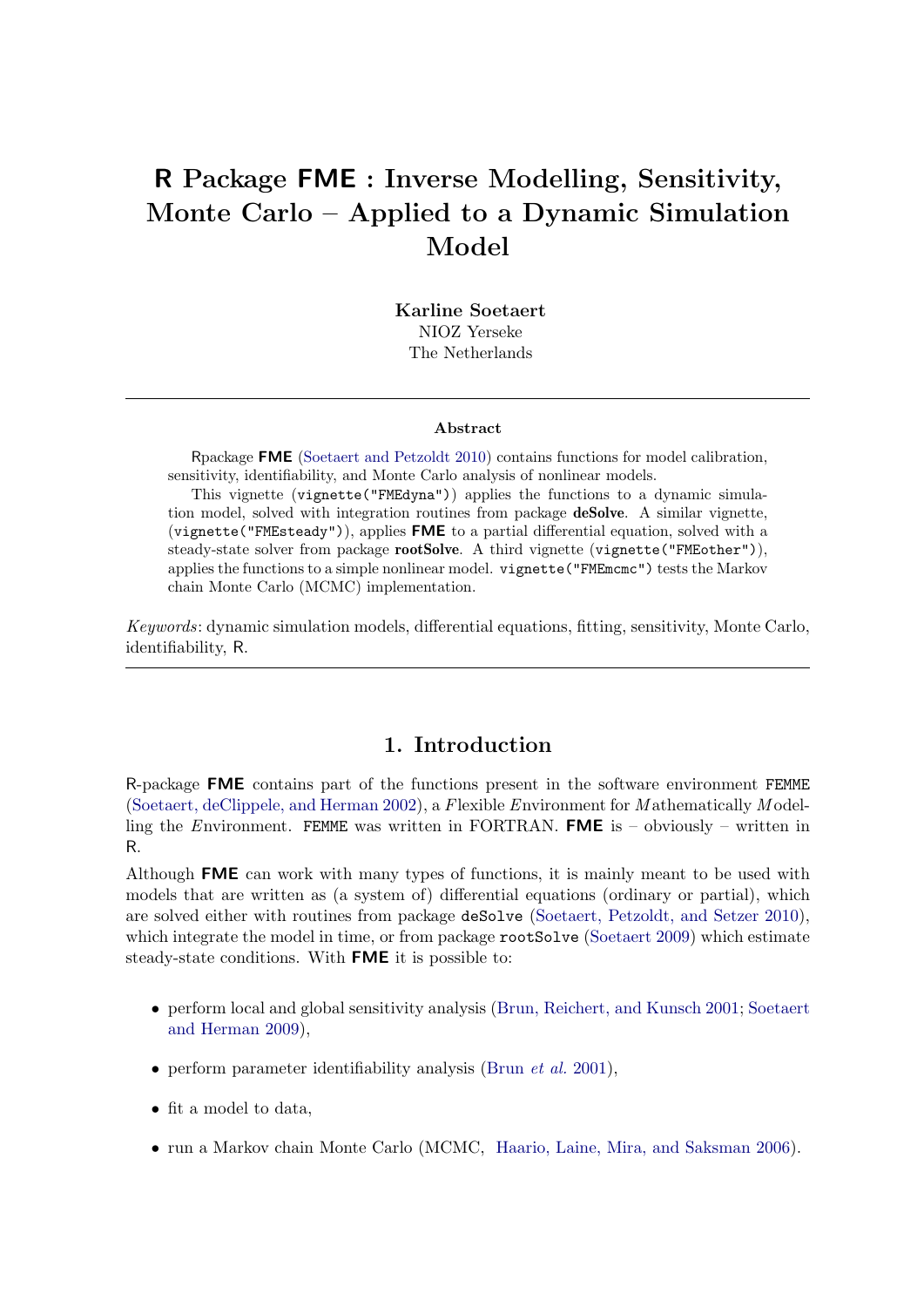Most of these functions have suitable methods for printing, visualising output etc. In addition, there are functions to generate parameter combinations corresponding to a certain distribution. In this document  $a - \text{very quick} - \text{survey of the functionality is given, based on}$ a simple model from [\(Soetaert and Herman](#page-25-5) [2009\)](#page-25-5).

### 2. The example model

The example model describes growth of bacteria (BACT) on a substrate (SUB) in a closed vessel. The model equations are:

$$
\frac{dBact}{dt} = gmax \cdot eff \cdot \frac{Sub}{Sub + ks} \cdot Bact - d \cdot Bact - r_B \cdot Bact
$$

$$
\frac{dSub}{dt} = -gmax \cdot \frac{Sub}{Sub + ks} \cdot Bact + d \cdot Bact
$$

where the first, second and third term of the rate of change of Bact is growth of bacteria, death and respiration respectively. In R, this model is implemented and solved as follows (see help pages of **deSolve**). First the parameters are defined, as a list (a vector would also do)

> pars <- list(gmax = 0.5, eff = 0.5, + ks = 0.5, rB = 0.01, dB = 0.01)

The model function solveBact takes as input the parameters and the time sequence at which output is wanted. Within this function, derivs is defined, which is the derivative function, called at each time step by the solver. It takes as input the current time  $(t)$ , the current values of the state variables (state) and the parameters (pars). It returns the rate of change of the state variables, packed as a list. Also within function solveBact, the state variables are given an initial condition (state) and the model is solved by integration, using function ode from package deSolve. The results of the integration are returned, packed as a data.frame.

```
> solveBact <- function(pars, times=seq(0,50,by=0.5)) {
+ derivs <- function(t, state, pars) { # returns rate of change
+ with(as.list(c(state, pars)), {
+
+ dBact <- gmax*eff*Sub/(Sub+ks)*Bact - dB*Bact - rB*Bact
+ dSub <- -gmax *Sub/(Sub+ks)*Bact + dB*Bact
+ return(list(c(dBact, dSub), TOC = Bact + Sub))
+ })
+ }
+ state \leq c(Bact = 0.1, Sub = 100)+ ## ode solves the model by integration...
+ return(ode(y = state, times = times, func = derivs, parms = pars))
+ }
```
The model is then solved by calling solveBact with the default parameters: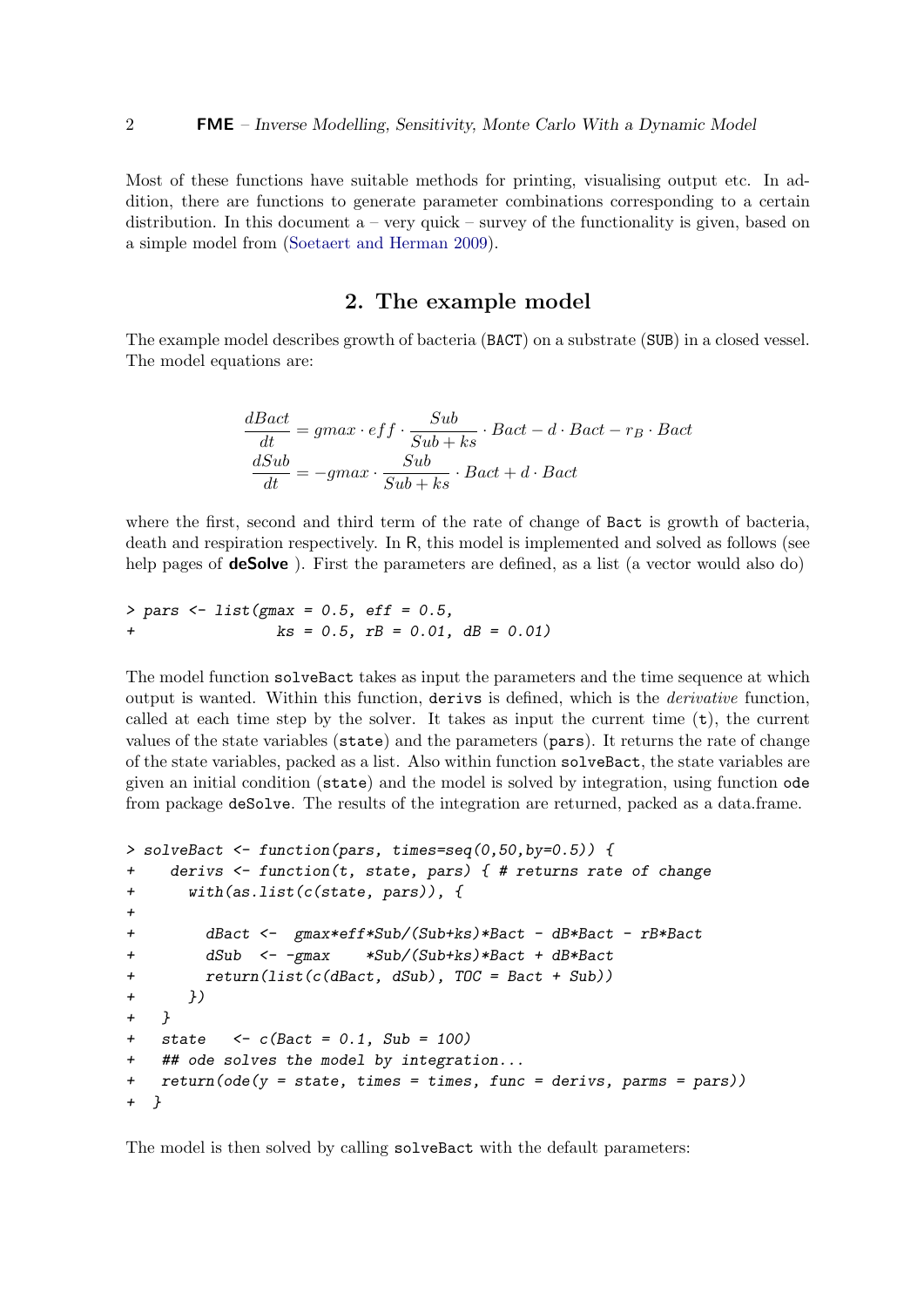

Figure 1: Solution of the simple bacterial growth model - see text for R-code

```
> out <- solveBact(pars)
```
and output plotted as:

```
> matplot(out[,1], out[,-1], type = "1", lty = 1:3, lwd = c(2, 2, 1),
+ col = "black", xlab = "time, hour", ylab = "mol C/m3")
> legend("topright", c("Bacteria", "Glucose", "TOC"),
+ lty = 1:3, lwd = c(2, 2, 1)
```
### 3. Global sensitivity

In global sensitivity analysis, certain parameters are changed over a large range, and the effect on certain model ouput variables assessed. In FME this is done via function sensRange. First the sensitivity parameters are defined and a distribution is assigned; here we specify the minimum and maximum values of three parameters in a data.frame:

```
> parRanges <- data.frame(min = c(0.4, 0.4, 0.0), max = c(0.6, 0.6, 0.02))
> rownames(parRanges) <- c("gmax", "eff", "rB")
> parRanges
     min max
gmax 0.4 0.60
eff 0.4 0.60
rB 0.0 0.02
```
Then we estimate the sensitivity to one parameter, rB (parameter 3), varying its values according to a regular grid (dist=grid). The effect of that on sensitivitiy variables Bact and Sub are estimated. To do this, the model is run 100 times (num=100). The system.time is printed (in seconds):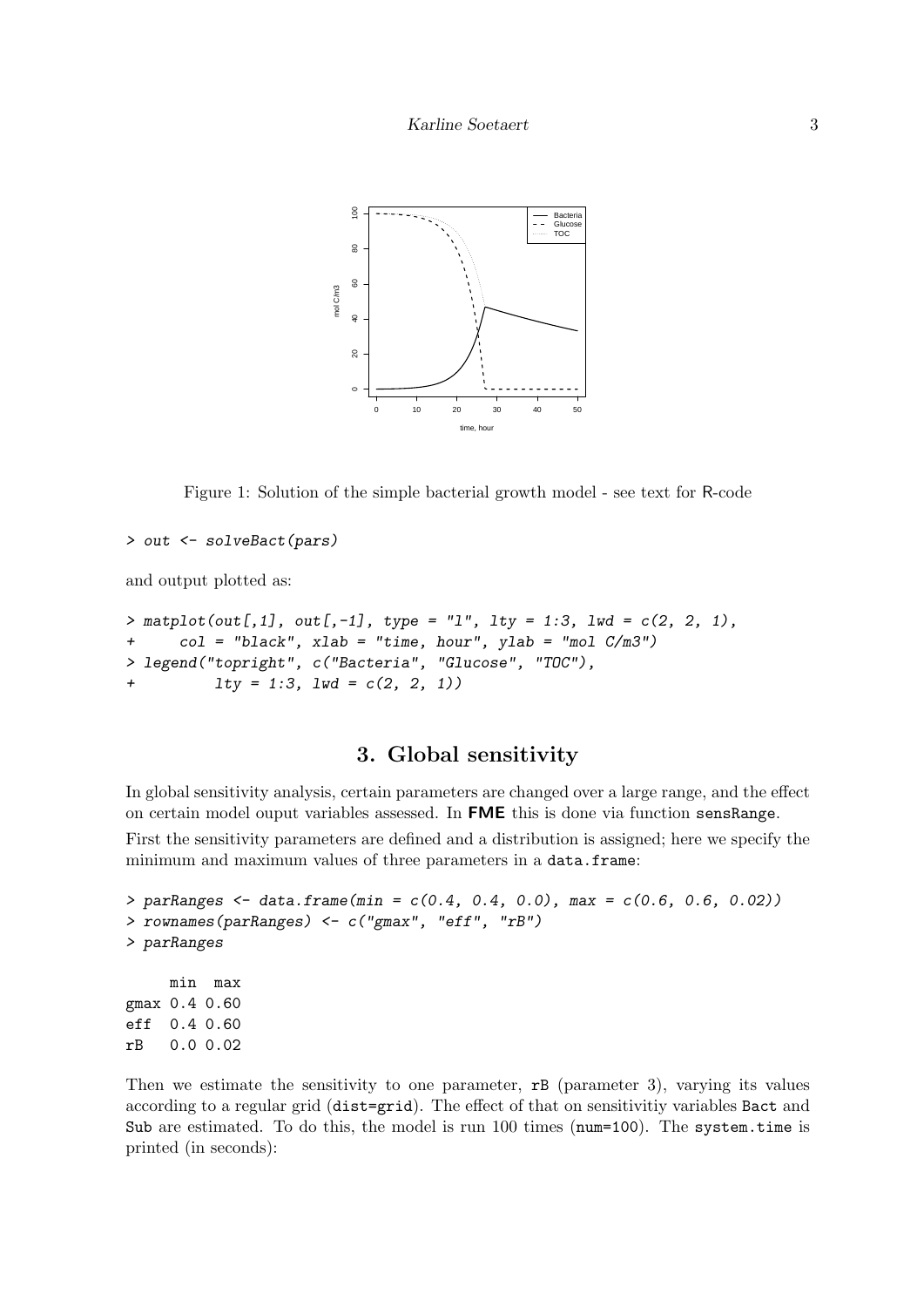4 FME – Inverse Modelling, Sensitivity, Monte Carlo With a Dynamic Model

```
> \text{tout} <- 0:50
> print(system.time(
  sR <- sensRange(func = solveBact, parms = pars, dist = "grid",
          sensvar = c("Bact", "Sub"), parRange = parRanges[3,], num = 50)+ ))
  user system elapsed
 0.744 0.000 0.745
```
> head(summary(sR))

x Mean Sd Min Max q05 q25 Bact0 0.0 0.1000000 0.0000000000 0.1000000 0.1000000 0.1000000 0.1000000 Bact0.5 0.5 0.1121194 0.0003335405 0.1115597 0.1126809 0.1116155 0.1118390 Bact1 1.0 0.1257062 0.0007479668 0.1244532 0.1269674 0.1245777 0.1250770 Bact1.5 1.5 0.1409422 0.0012579439 0.1388384 0.1430668 0.1390468 0.1398836 Bact2 2.0 0.1580263 0.0018805072 0.1548863 0.1612075 0.1551964 0.1564430 Bact2.5 2.5 0.1771819 0.0026354918 0.1727886 0.1816476 0.1732211 0.1749620 q50 q75 q95 Bact0 0.1000000 0.1000000 0.1000000 Bact0.5 0.1121189 0.1123996 0.1126246 Bact1 0.1257040 0.1263341 0.1268405 Bact1.5 0.1409367 0.1419978 0.1428524 Bact2 0.1580153 0.1596034 0.1608854 Bact2.5 0.1771627 0.1793911 0.1811941

The results are represented as a data.frame, containing summary information of the value of the sensitivity variable (var) at each time step  $(x)$ . It is relatively simple to plot the ranges, either as  $\min \pm sd$  or using quantiles:

```
> summ.sR <- summary(sR)
> par(mfrow=c(2, 2))> plot(summ.sR, xlab = "time, hour", ylab = "molC/m3",
      legpos = "topright", mfrom = NULL)> plot(summ.sR, xlab = "time, hour", ylab = "molC/m3", mfrom = NULL,quant = TRUE, col = c("lightblue", "darkblue"), legpos = "topright")> mtext(outer = TRUE, line = -1.5, side = 3, "Sensitivity to rB", cex = 1.25)
> par(mfrow = c(1, 1))
```
Sensitivity ranges can also be estimated for a combination of parameters. Here we use all 3 parameters, and select the latin hypercube sampling algorithm.

```
> Sens2 <- summary(sensRange(func = solveBact, parms = pars,
+ dist = "latin", sensvar = "Bact", parRange = parRanges, num = 100))
> plot(Sens2, main = "Sensitivity gmax,eff,rB", xlab = "time, hour",
     ylab = "molC/m3")
```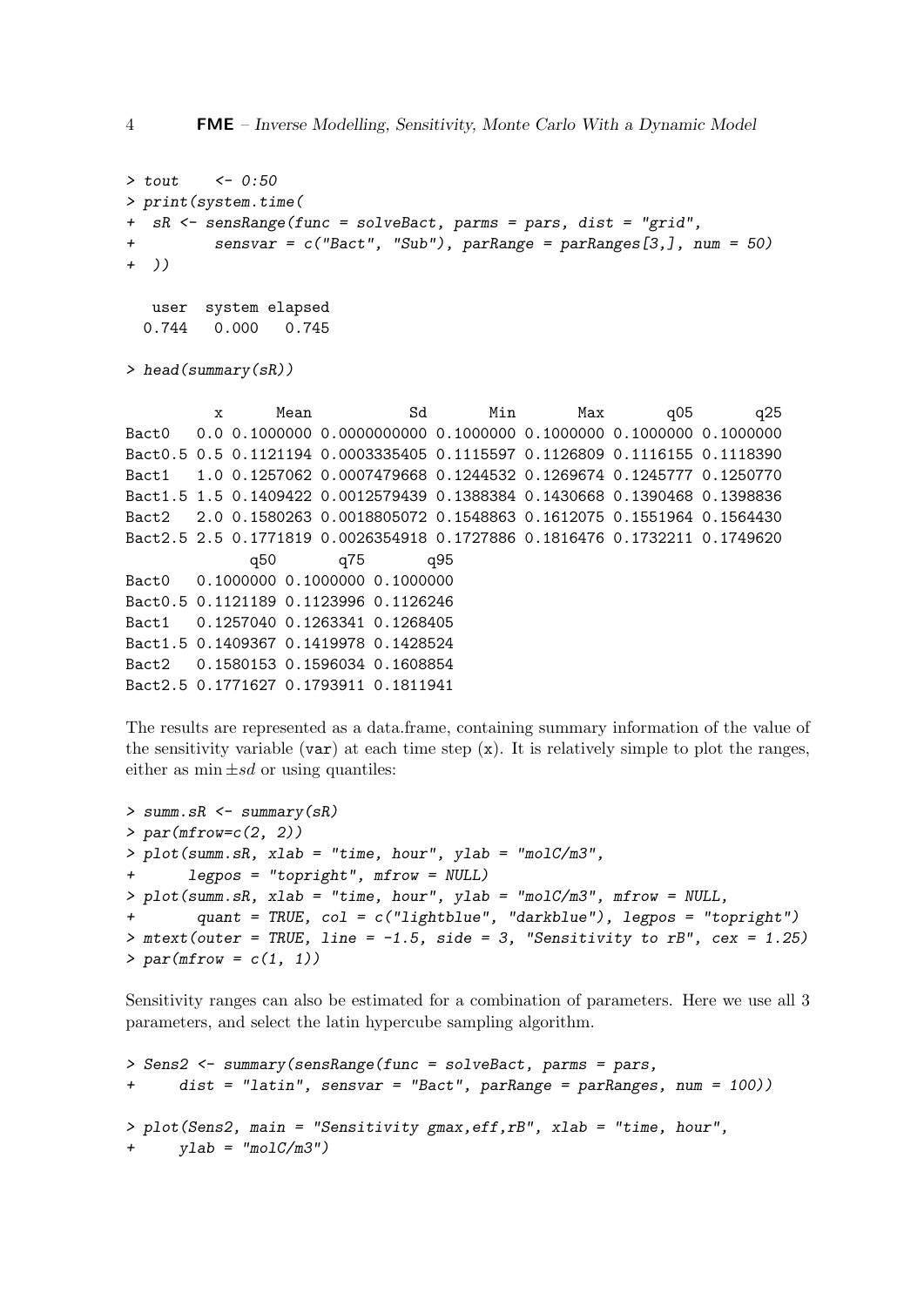

Figure 2: Sensitivity range for one parameter - see text for R-code



<span id="page-4-0"></span>Figure 3: Sensitivity range for a combination of parameters - see text for R-code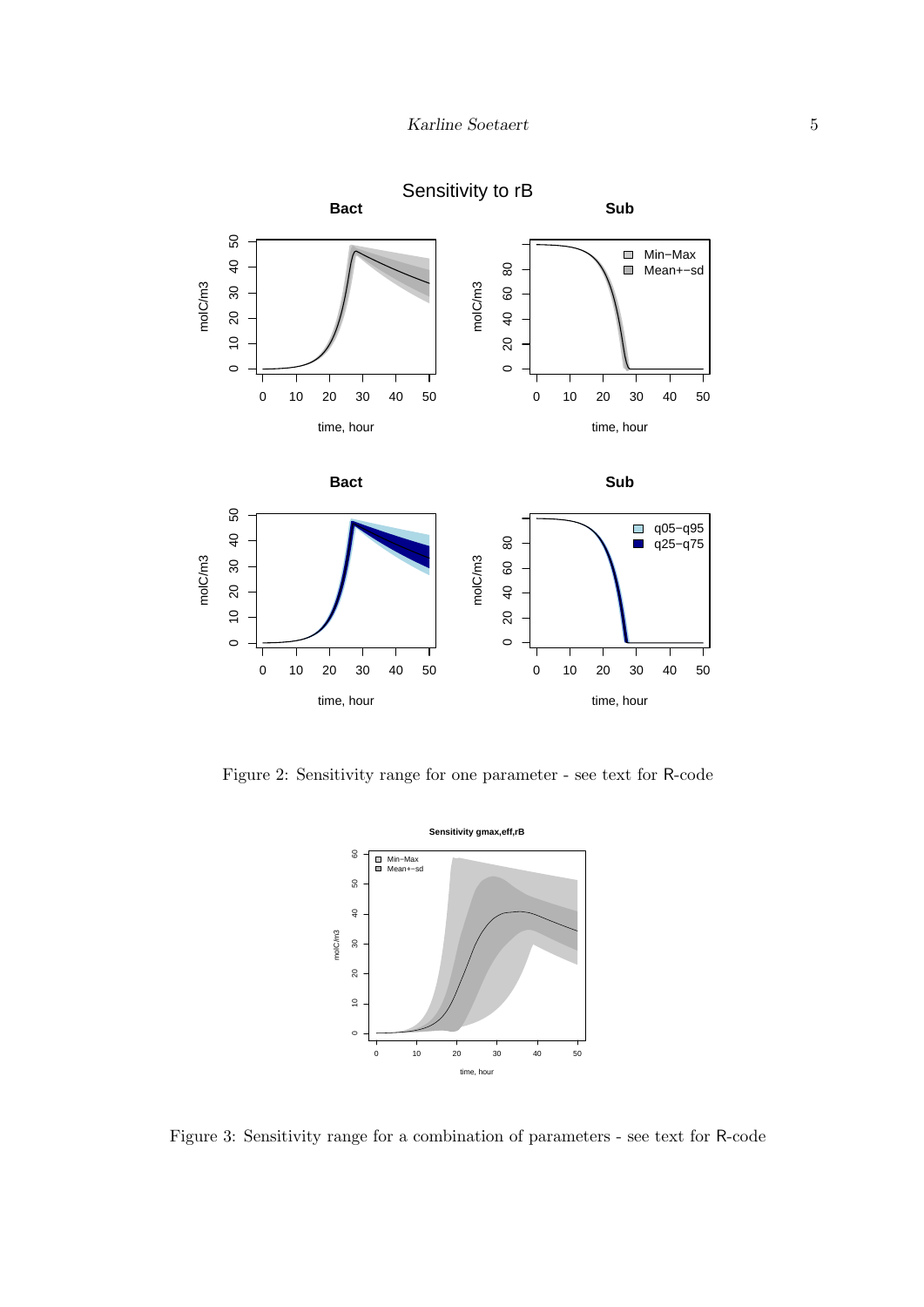

Figure 4: Sensitivity functions - see text for R-code

### 4. Local sensitivity

In local sensitivity, the effect of a parameter value in a very small region near its nominal value is estimated. The methods implemented in **FME** are based on [Brun](#page-25-4) *et al.* [\(2001\)](#page-25-4) which should be consulted for details. They are based on so-called "sensitivity functions".

#### 4.1. Sensitivity functions

Sensitivity functions are generated with sensFun, and estimate the effect of a selection of parameters (here all parameters are selected) on a selection of variables (here only Bact).

```
> SnsBact<- sensFun(func = solveBact, parms = pars,
                    sensvar = "Bact", \nvarscale = 1)> head(SnsBact)
```

```
x var gmax eff ks rB dB
1 0.0 Bact 0.00000000 0.00000000 0.000000e+00 0.0000000000 0.0000000000
2 0.5 Bact 0.01394694 0.01394695 -7.024728e-05 -0.0005605677 -0.0005605676
3 1.0 Bact 0.03127202 0.03127206 -1.561543e-04 -0.0012570761 -0.0012570752
4 1.5 Bact 0.05259198 0.05259209 -2.623152e-04 -0.0021141409 -0.0021141387
5 2.0 Bact 0.07861772 0.07861795 -3.920489e-04 -0.0031603689 -0.0031603643
6 2.5 Bact 0.11017696 0.11017737 -5.494327e-04 -0.0044290424 -0.0044290341
```
They can easily be plotted (Fig. [3\)](#page-4-0):

> plot(SnsBact)

#### 4.2. Univariate sensitivity

Based on the sensitivity functions, several summaries are generated, which allow to rank the parameters based on their influence on the selected variables.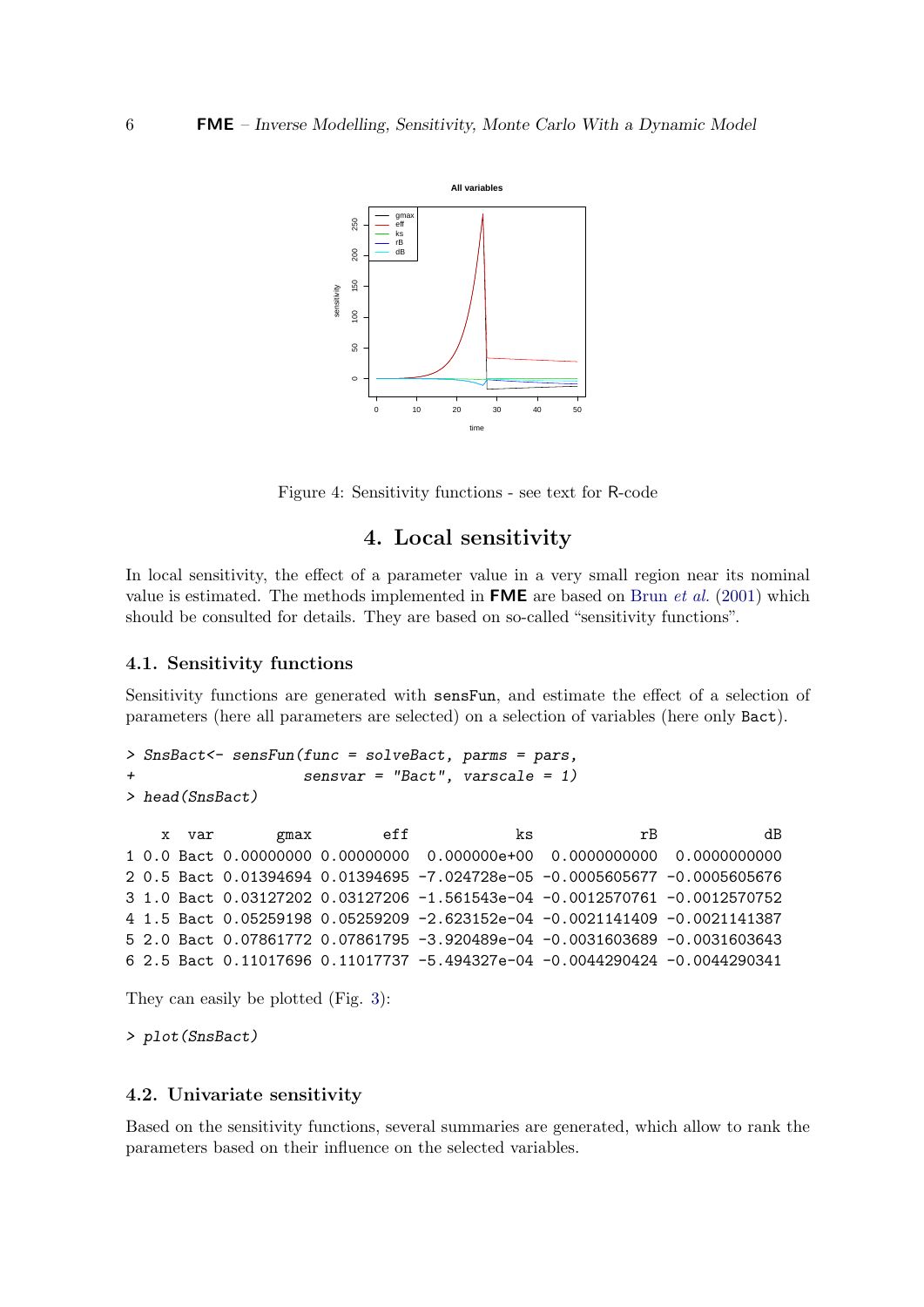```
> summary(SnsBact)
```
value scale L1 L2 Mean Min Max N gmax 0.50 0.50 29.51 58.88 16.2 -17.1 266.360 101 eff 0.50 0.50 37.12 62.43 37.1 0.0 268.408 101 ks 0.50 0.50 0.17 0.37 -0.1 -1.8 0.097 101 rB 0.01 0.01 3.47 4.65 -3.5 -10.8 0.000 101 dB 0.01 0.01 2.06 2.98 -2.1 -10.8 0.000 101

Here

- L1 is the L1-norm,  $\sum |S_{ij}|/n$
- L2 is the L2-norm,  $\sqrt{\sum (S_{ij}^2)/n}$
- Mean: the mean of the sensitivity functions
- Min: the minimal value of the sensitivity functions
- Max: the maximal value of the sensitivity functions

Sensitivity analysis can also be performed on several variables:

```
> summary(sensFun(solveBact, pars, varscale = 1), var = TRUE)
```

|                 |      | value scale | L1         | L2    | Mean  | Min                                             | Max                      | N | var        |
|-----------------|------|-------------|------------|-------|-------|-------------------------------------------------|--------------------------|---|------------|
| gmax1           | 0.50 |             | 0.50 29.51 | 58.88 |       | 16.25 -1.7e+01 2.7e+02 101 Bact                 |                          |   |            |
| $g$ max $2$     | 0.50 |             |            |       |       | $0.50$ 48.40 122.95 -48.40 -5.6e+02 0.0e+00 101 |                          |   | Sub        |
| gmax3           | 0.50 |             | 0.50 32.16 |       |       | $65.66 - 32.16 - 3.0e + 02 0.0e + 00 101$       |                          |   | <b>TOC</b> |
| eff1            | 0.50 |             | 0.50 37.12 | 62.43 | 37.12 |                                                 | 0.0e+00 2.7e+02 101 Bact |   |            |
| eff2            | 0.50 |             | 0.50 39.64 |       |       | $102.50 - 39.64 - 4.8e + 02 6.9e - 06 101$      |                          |   | Sub        |
| eff3            | 0.50 |             | 0.50 30.39 | 48.31 |       | $-2.52 -2.1e+02$ 3.4e+01 101                    |                          |   | <b>TOC</b> |
| $\rm ks1$       | 0.50 | 0.50        | 0.17       | 0.37  |       | $-0.10 -1.8e + 00$ 9.7e-02 101 Bact             |                          |   |            |
| ks2             | 0.50 | 0.50        | 0.29       | 0.77  | 0.29  |                                                 | $0.0e+003.8e+001$        |   | Sub        |
| ks3             | 0.50 | 0.50        | 0.19       | 0.41  | 0.19  |                                                 | $0.0e+00$ 2.0e+00 101    |   | <b>TOC</b> |
| rB1             | 0.01 | 0.01        | 3.47       | 4.65  |       | $-3.47$ $-1.1e+01$ 0.0e+00 101 Bact             |                          |   |            |
| rB2             | 0.01 | 0.01        | 1.59       | 4.12  |       | $1.59 - 2.8e-07$ 1.9e+01 101                    |                          |   | Sub        |
| rB3             | 0.01 | 0.01        | 3.19       | 4.37  |       | $-1.87$ $-8.6$ e+00 8.3e+00 101                 |                          |   | <b>TOC</b> |
| dB1             | 0.01 | 0.01        | 2.06       | 2.98  |       | $-2.06$ $-1.1e+01$ 0.0e+00 101 Bact             |                          |   |            |
| dB <sub>2</sub> | 0.01 | 0.01        | 1.78       | 4.54  | 1.78  |                                                 | $0.0e+00$ 2.1e+01 101    |   | Sub        |
| dB3             | 0.01 | 0.01        | 1.97       | 2.84  |       | $-0.29 -4.1e+00 1.0e+01 101$                    |                          |   | TOC        |

#### 4.3. Bivariate sensitivity

The pairwise relationships in parameter sensitivity is easily assessed by plotting the sensitivity functions using R-function pairs, and by calculating the correlation.

 $> cor(SnsBact[$ ,  $-(1:2)]$ )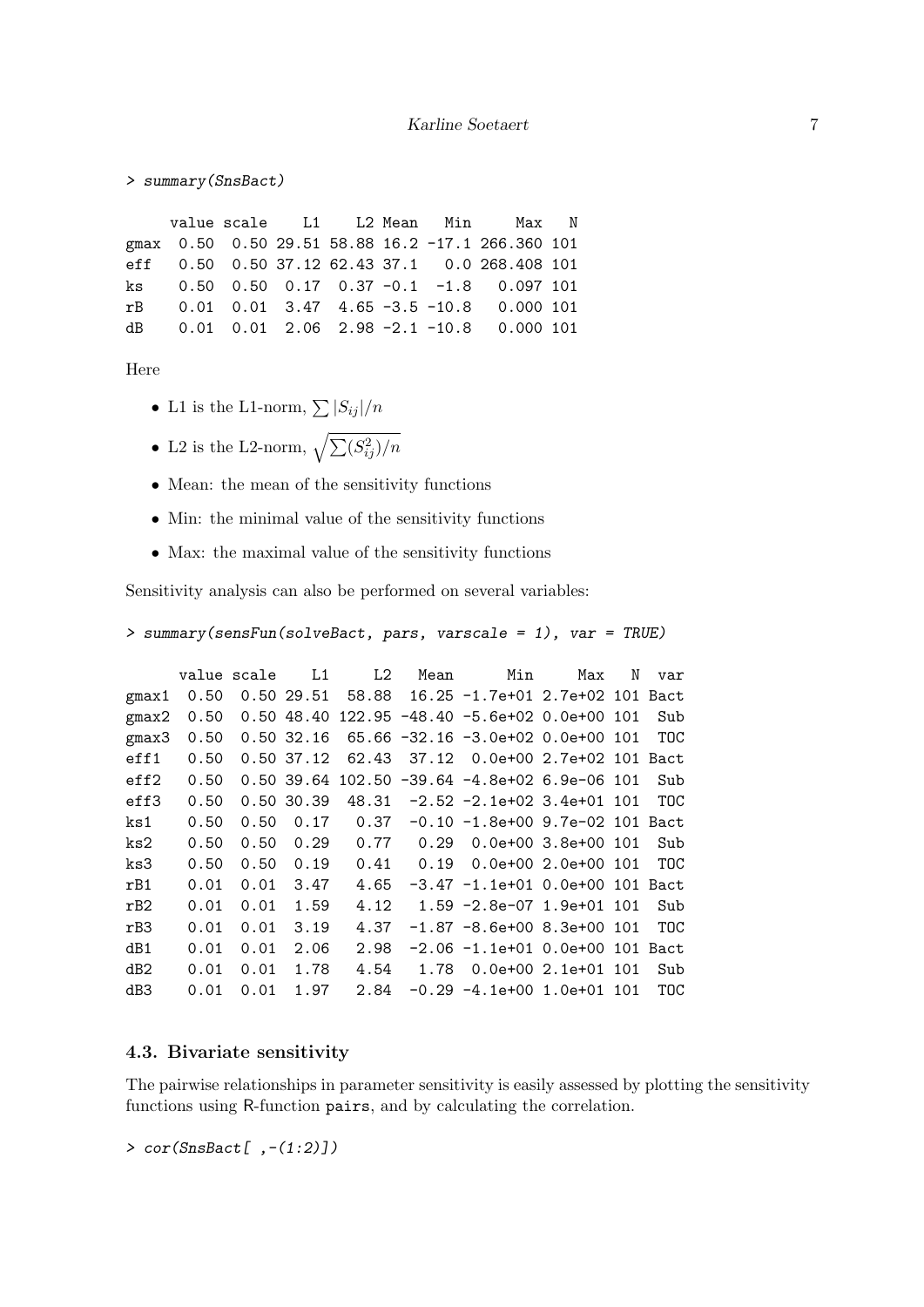

Figure 5: Pairs of sensitivity functions - see text for R-code

| gmax | eff | ks                                                        | rB. | dВ |
|------|-----|-----------------------------------------------------------|-----|----|
|      |     | gmax 1.0000000 0.9184218 -0.9879345 -0.2602264 -0.7165957 |     |    |
|      |     | eff 0.9184218 1.0000000 -0.9265083 -0.5575108 -0.8883637  |     |    |
|      |     | ks -0.9879345 -0.9265083 1.0000000 0.2878314 0.7302562    |     |    |
|      |     | rB -0.2602264 -0.5575108 0.2878314 1.0000000 0.8599353    |     |    |
|      |     | dB -0.7165957 -0.8883637 0.7302562 0.8599353 1.0000000    |     |    |

> pairs(SnsBact)

#### 4.4. Monte Carlo runs

Function modCRL runs a Monte Carlo simulation, outputting single variables.

This is in contrast to sensRange which outputs vectors of variables, e.g. a time-sequence, or a spatially-dependent variable.

It can be used to test what-if scenarios. Here it is used to calculate the final concentration of bacteria and substrate as a function of the maximal growth rate.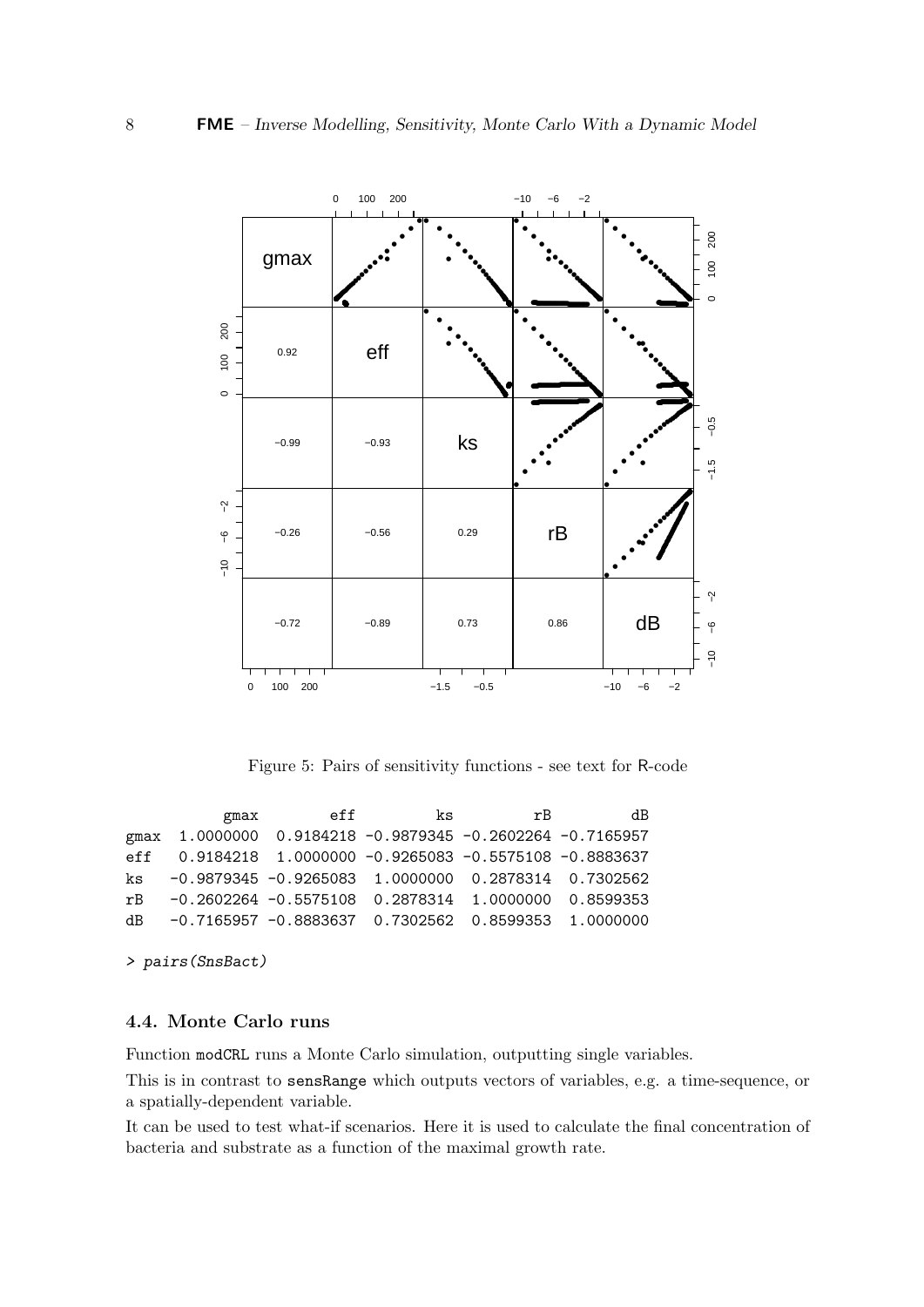

Figure 6: Monte carlo analysis - see text for R-code

```
> SF <- function (pars) {
    out <- solveBact(pars)
+ return(out[nrow(out), 2:3])
+ }
> CRL <- modCRL(func = SF, parms = pars, parRange = parRanges[1,])
> plot(CRL)
```
Monte Carlo methods can also be used to see how parameter uncertainties propagate, i.e. to derive the distribution of output variables as a function of parameter distribution.

Here the effect of the parameters gmax and eff on final bacterial concentration is assessed. The parameter values are generated according to a multi-normal distribution; they are positively correlated (with a correlation  $= 0.63$ ).

```
> CRL2 \leq modelCRL(func = SF, parms = pars, parMean = c(gmax = 0.5, eff = 0.7),+ parCovar = matrix(nr = 2, data = c(0.02, 0.02, 0.02, 0.05)),
+ dist = "norm", sensvar = "Bact", num = 150)
```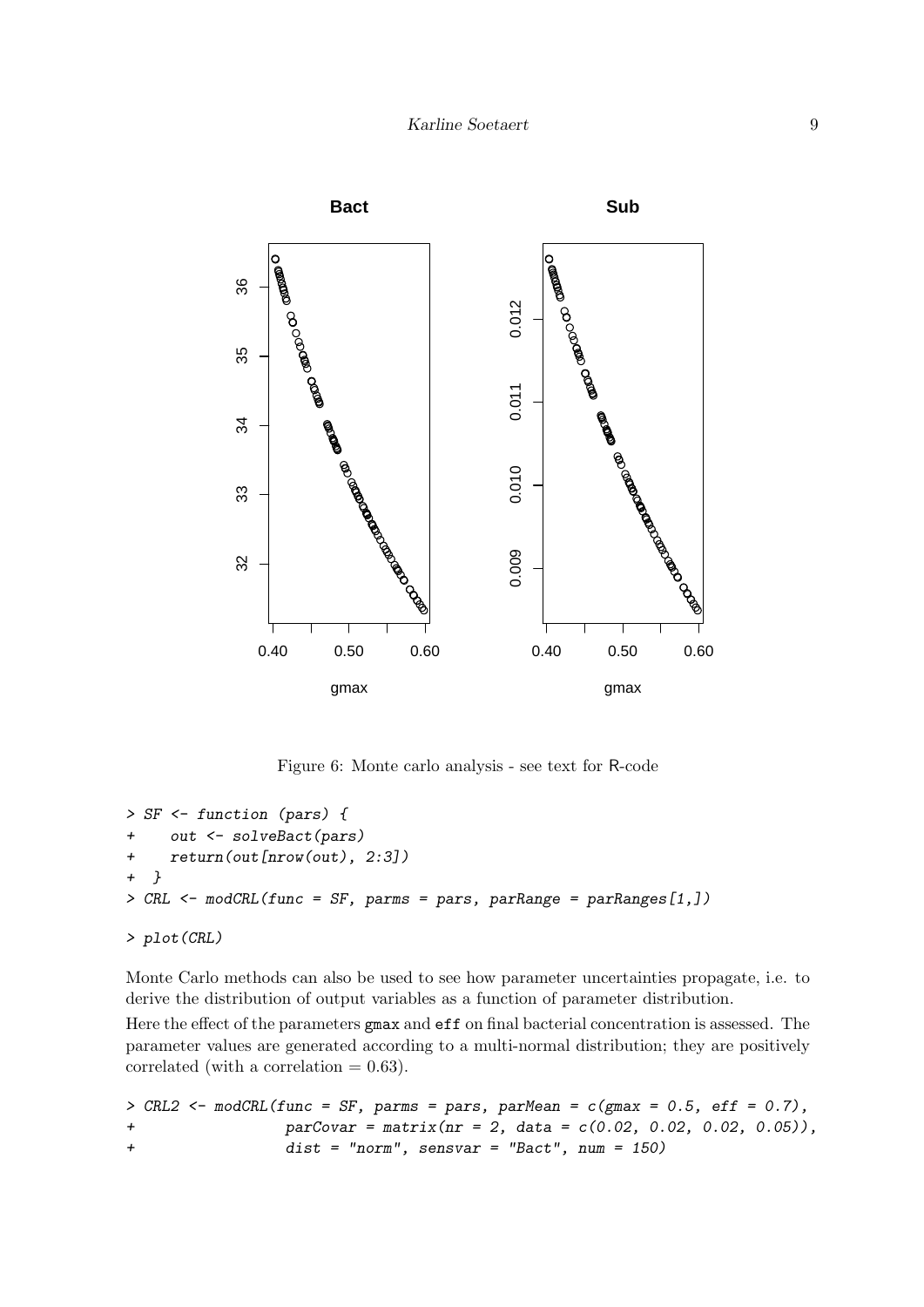

Figure 7: Multivariate Monte Carlo analysis - see text for R-code

> pairs(CRL2)

# 5. Multivariate sensitivity analysis

Based on the sensitivity functions of model variables to selection of parameters, function collin calculates the collinearity or identifiability of sets of parameters.

> Coll <- collin(SnsBact) > Coll gmax eff ks rB dB N collinearity 1 1 1 0 0 0 2 2.8 2 1 0 1 0 0 2 9.5 3 1 0 0 1 0 2 1.3 4 1 0 0 0 1 2 1.8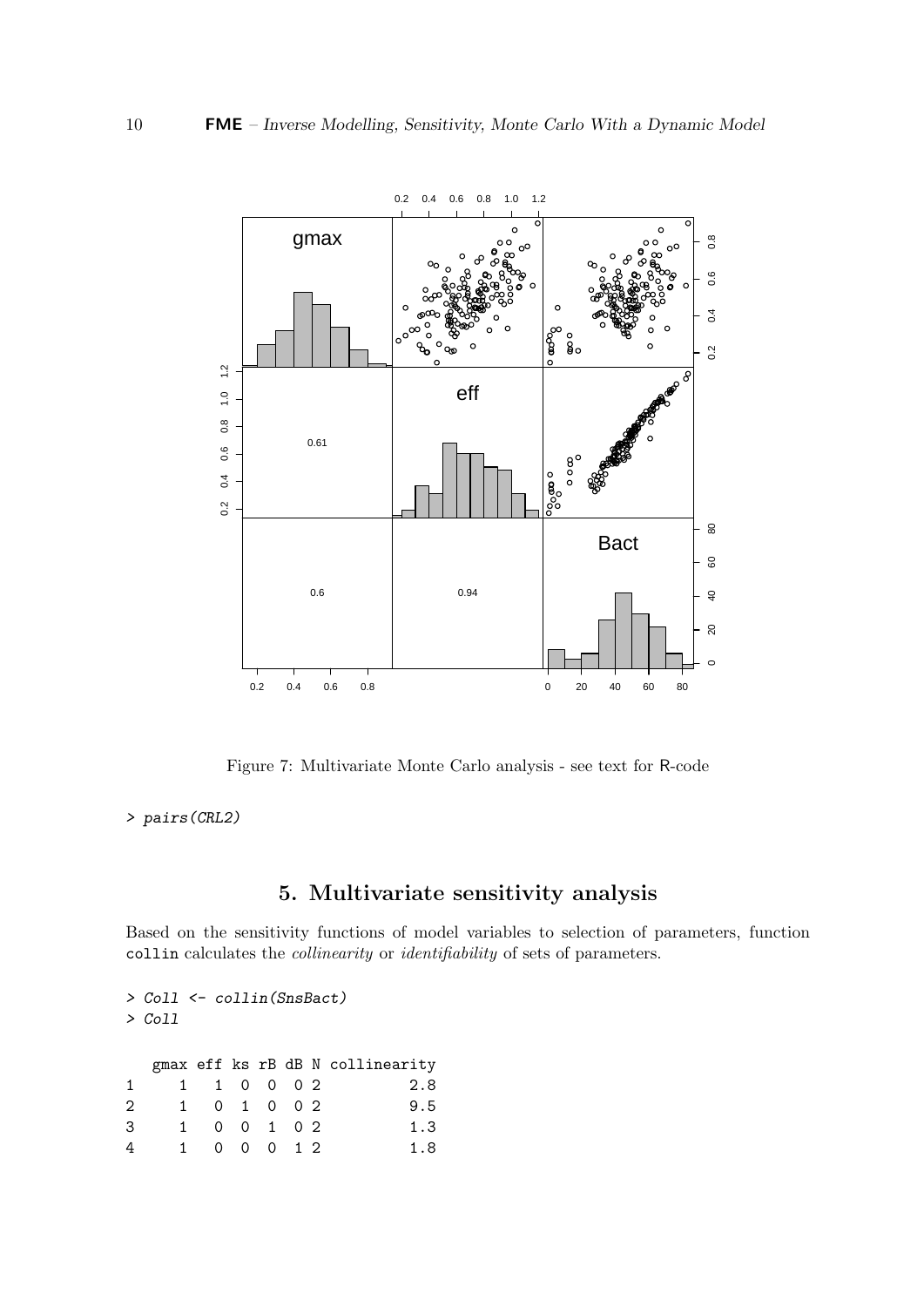| 5  |              | 0            | 1                            | $\mathbf{1}$        | 0                   |                   | 0 <sub>2</sub> | 2.9                                                     |
|----|--------------|--------------|------------------------------|---------------------|---------------------|-------------------|----------------|---------------------------------------------------------|
| 6  |              | 0            | $\mathbf 1$                  | $\mathsf{O}\xspace$ | $\mathbf 1$         | 0                 | $\overline{2}$ | 2.0                                                     |
| 7  |              | 0            | 1                            | 0                   | 0                   |                   | $1\quad2$      | 3.7                                                     |
| 8  |              | 0            | 0                            | $\mathbf{1}$        | $\mathbf{1}$        |                   | 0 <sub>2</sub> | 1.3                                                     |
| 9  |              | 0            | 0                            | 1                   | $\mathsf{O}\xspace$ | $\mathbf{1}$      | $\overline{2}$ | 1.8                                                     |
| 10 |              | 0            | 0                            | $\mathsf{O}\xspace$ | $\mathbf{1}$        |                   | $1\,2$         | 3.8                                                     |
| 11 |              | $\mathbf 1$  | $\mathbf{1}$                 | $\mathbf{1}$        | $\mathsf{O}\xspace$ |                   | 0 <sup>3</sup> | 9.5                                                     |
| 12 |              | 1            | 1                            | $\mathsf{O}\xspace$ | $\mathbf{1}$        |                   | 0 <sup>3</sup> | 7.0                                                     |
| 13 |              | 1            | 1                            | 0                   | 0                   |                   | 13             | 6.8                                                     |
| 14 |              | $\mathbf{1}$ | 0                            | 1                   | $\mathbf{1}$        |                   | 0 <sup>3</sup> | 9.5                                                     |
| 15 |              | $\mathbf{1}$ | 0                            | $\mathbf{1}$        | $\mathsf{O}\xspace$ |                   | 13             | 9.5                                                     |
| 16 |              | 1            | 0                            | $\mathbf 0$         | $\mathbf{1}$        |                   | 1 <sup>3</sup> | 2261.4                                                  |
| 17 |              | 0            | $\mathbf 1$                  | $\mathbf{1}$        | $\mathbf{1}$        |                   | 0 <sup>3</sup> | 6.7                                                     |
| 18 |              | 0            | 1                            | 1                   | 0                   |                   | 1 <sub>3</sub> | 6.8                                                     |
| 19 |              | 0            | $\mathbf 1$                  | $\mathsf{O}\xspace$ | $\mathbf 1$         |                   | 13             | 12.2                                                    |
| 20 |              | $\mbox{O}$   | $\mathsf{O}\xspace$          | $\mathbf{1}$        | $\mathbf 1$         |                   | 13             | 22.6                                                    |
| 21 |              | $\mathbf{1}$ | 1                            | $\mathbf{1}$        | $\mathbf{1}$        |                   | 04             | 9.6                                                     |
| 22 |              | $\mathbf{1}$ | 1                            | $\mathbf{1}$        | $\mathsf{O}\xspace$ |                   | 14             | 9.5                                                     |
| 23 |              | $\mathbf{1}$ | 1                            | $\mathsf{O}\xspace$ | $\mathbf{1}$        |                   | 14             | 3631.3                                                  |
| 24 |              | $\mathbf{1}$ | 0                            | $\mathbf 1$         | $\mathbf{1}$        |                   | 14             | 3451.0                                                  |
| 25 |              | 0            | 1                            | 1                   | 1                   |                   | 14             | 23.5                                                    |
| 26 |              | $\mathbf{1}$ | $\mathbf 1$                  | $\mathbf{1}$        | $\mathbf 1$         |                   | 15             | 2393004.3                                               |
|    |              |              |                              |                     |                     |                   |                | > Coll [Coll[,"collinearity"] < 20 & Coll[,"N"] == 4, ] |
|    |              |              |                              |                     |                     |                   |                | gmax eff ks rB dB N collinearity                        |
| 1  | 1            | 1            | 1                            |                     | $\mathbf{1}$        | 0                 | $\,4\,$        | 9.6                                                     |
| 2  | 1            |              | $\mathbf{1}$<br>$\mathbf{1}$ |                     | $\mathsf{O}\xspace$ | 14                |                | 9.5                                                     |
|    |              |              |                              |                     |                     |                   |                | $>$ collin(SnsBact, parset = 1:5)                       |
|    |              |              |                              |                     |                     |                   |                | gmax eff ks rB dB N collinearity                        |
| 1  | $\mathbf{1}$ | $\mathbf{1}$ | $\mathbf{1}$                 |                     | $\mathbf 1$         | $\mathbf{1}$<br>5 |                | 2393004                                                 |

The higher the value, the larger the (approximate) linear dependence. This function is mainly useful to derive suitable parameter sets that can be calibrated based on data (see next section).

# 6. Fitting the model to data

#### 6.1. Data structures

There are two modes of data input:

• data table (long) format; this is a two to four column data.frame that contains the name of the observed variable (always the FIRST column), the (optional) value of the independent variable  $(detault = "time"),$  the value of the observation and the (optional) value of the error.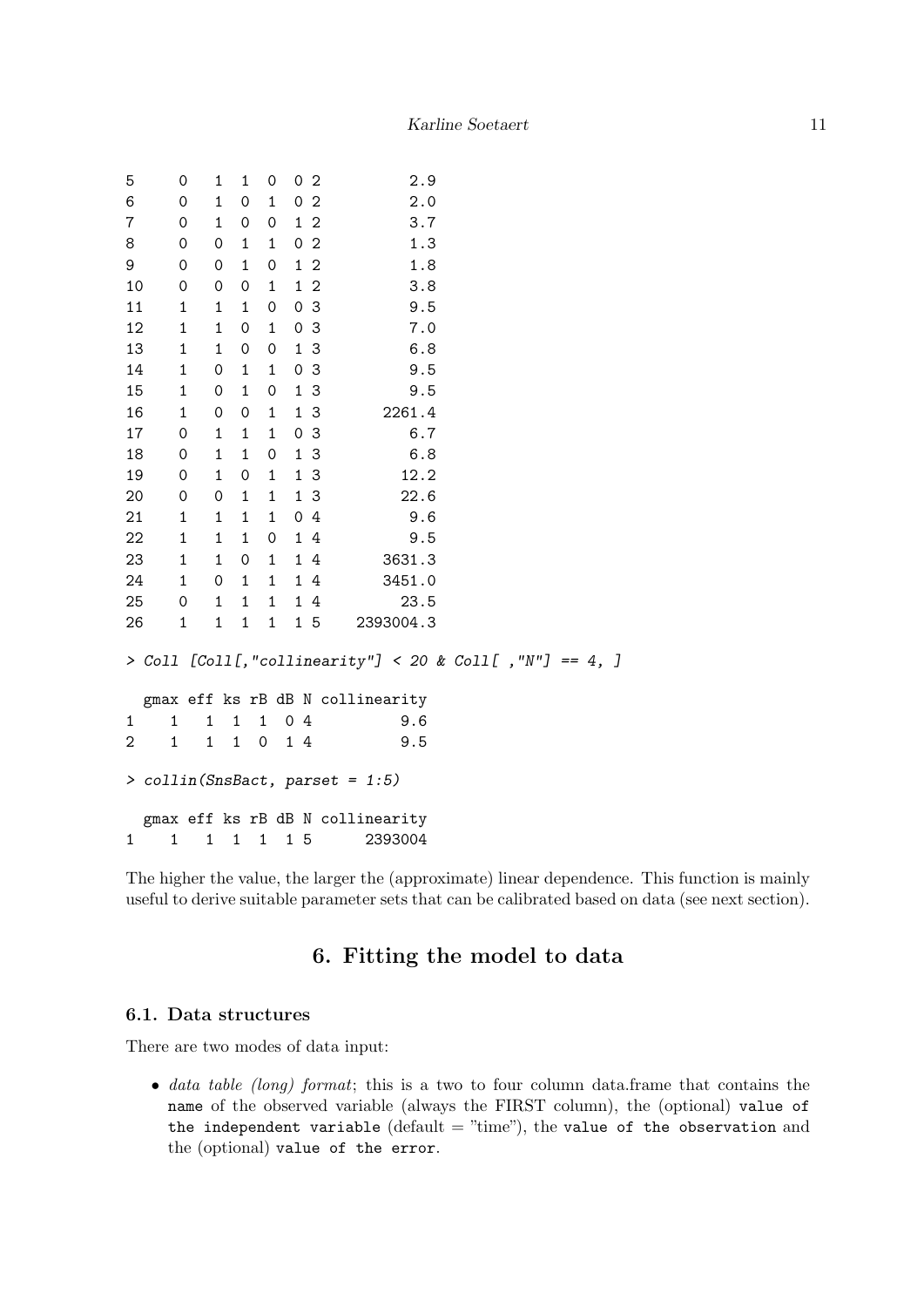• *crosstable format*; this is a matrix, where each column denotes one dependent (or independent) variable; the column name is the name of the observed variable.

As an example of both formats consider the data, called Dat consisting of two observed variables, called "Obs1" and "Obs2", both containing two observations, at time 1 and 2:

| name | time          | val | err |
|------|---------------|-----|-----|
| Obs1 |               | 50  | 5   |
| Obs1 | $\mathcal{L}$ | 150 | 15  |
| Obs2 |               | л.  | 0.1 |
| Obs2 | ٠,            | ')  | 0.2 |

for the long format and

| time | Obs1. | Obs2 |
|------|-------|------|
|      | 50    |      |
|      | 150   |      |

for the crosstable format. Note, that in the latter case it is not possible to provide separate errors per data point.

#### 6.2. The model cost function

FME function modCost estimates the "model cost", which the sum of (weighted) squared residuals of the model versus the data. This function is central to parameter identifiability analysis, model fitting or running a Markov chain Monte Carlo.

Assume the following model output (in a matrix or data.frame called Mod:

| time | Obs1 | Obs2 |
|------|------|------|
| 0    |      |      |
|      |      | 2    |
| 2    |      | 3    |
| 3    |      |      |

Then the modCost will give:

 $>$  Dat <- data.frame(name = c("Obs1", "Obs1", "Obs2", "Obs2"), +  $time = c(1, 2, 1, 2), val = c(50, 150, 1, 2),$ + err = c(5, 15, 0.1, 0.2)) > Mod <- data.frame(time =  $0:3$ , Obs1 =  $rep(4, 4)$ , Obs2 =  $1:4$ )  $>$  modCost(mod = Mod, obs = Dat,  $y = "val")$ 

\$model [1] 23434

\$minlogp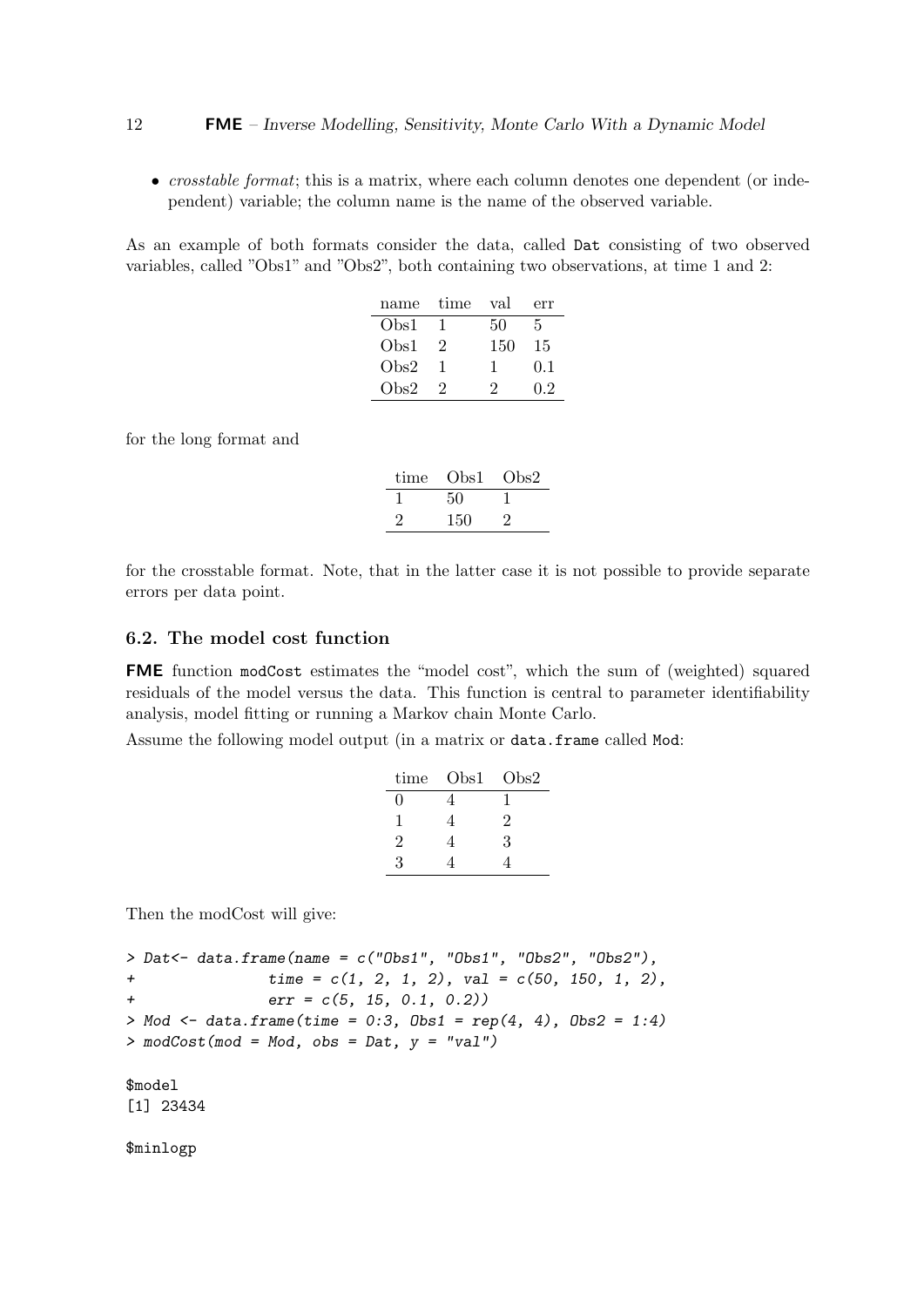```
[1] Inf
$var
 name scale N SSR.unweighted SSR.unscaled SSR
1 Obs1 1 2 23432 23432 23432
2 Obs2 1 2 2 2 2
$residuals
 name x obs mod weight res.unweighted res
1 Obs1 1 50 4 1 -46 -46
2 Obs1 2 150 4 1 -146 -146
3 Obs2 1 1 2 1 1 1 1
4 Obs2 2 2 3 1 1 1
attr(,"class")
[1] "modCost"
in case the residuals are not weighed and
> modCost(mod = Mod, obs = Dat, y = "val", err = "err")$model
[1] 304.3778
$minlogp
[1] 156.2701
$var
 name scale N SSR.unweighted SSR.unscaled SSR
1 Obs1 1 2 23432 179.3778 179.3778
2 Obs2 1 2 2 125.0000 125.0000
$residuals
 name x obs mod weight res.unweighted res
1 Obs1 1 50 4 0.20000000 -46 -9.200000
2 Obs1 2 150 4 0.06666667 -146 -9.733333
3 Obs2 1 1 2 10.00000000 1 10.000000
4 Obs2 2 2 3 5.00000000 1 5.000000
attr(,"class")
[1] "modCost"
```
in case the residuals are weighed by 1/error.

#### 6.3. Model fitting

Assume the following data set (in crosstable (wide) format):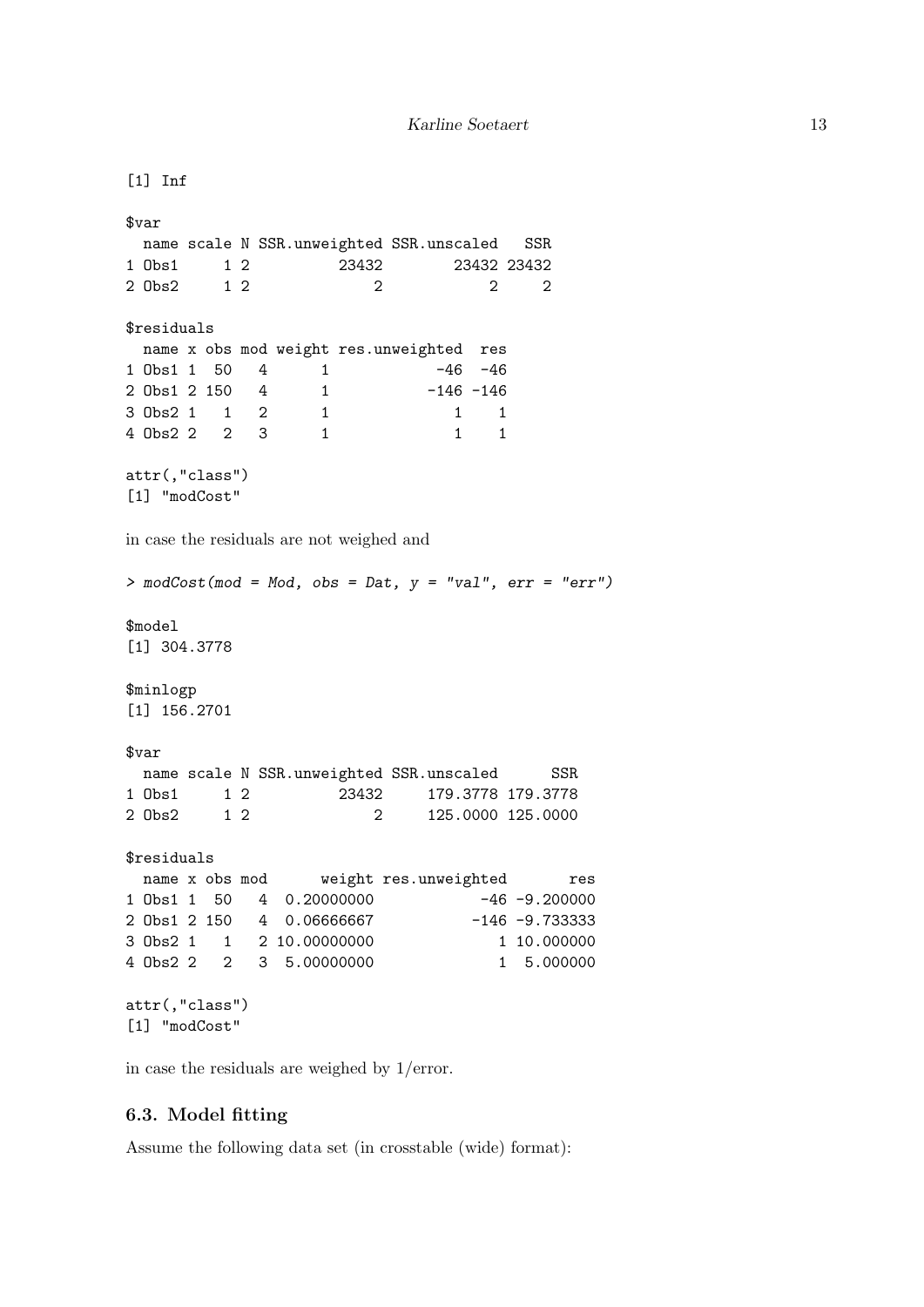```
> Data <- matrix (nc=2,byrow=2,data=
+ c( 2, 0.14, 4, 0.21, 6, 0.31, 8, 0.40,
+ 10, 0.69, 12, 0.97, 14, 1.42, 16, 2.0,
+ 18, 3.0, 20, 4.5, 22, 6.5, 24, 9.5,
+ 26, 13.5, 28, 20.5, 30, 29 , 35, 65, 40, 61)
+ )
> colnames(Data) <- c("time", "Bact")
> head(Data)
    time Bact
[1,] 2 0.14
[2,] 4 0.21
[3,] 6 0.31
[4,] 8 0.40
```

```
[5,] 10 0.69
[6,] 12 0.97
```
and assume that we want to fit the model parameters gmax and eff to these data.

We first define an objective function that returns the residuals of the model versus the data, as estimated by modcost. Input to the function are the current values of the parameters that need to be finetuned and their names (or position in par).

```
> Objective \le function(x, parset = names(x)) {
+ pars[parset] <- x
+ tout \leq seq(0, 50, by = 0.5)
+ ## output times
    out <- solveBact(pars, tout)
+ ## Model cost
    return(modCost(obs = Data, model = out))+ }
```
First it is instructive to establish which parameters can be identified based on the data set. We assess that by means of the identifiability function collin, selecting only the output variables at the instances when there is an observation.

```
> Coll <- collin(sF <- sensFun(func = Objective, parms = pars, varscale = 1))
> Coll
  gmax eff ks rB dB N collinearity
1 1 1 0 0 0 2 4.5
2 1 0 1 0 0 2 21.1
3 1 0 0 1 0 2 2.1
4 1 0 0 0 1 2 3.7
5 0 1 1 0 0 2 4.5
6 0 1 0 1 0 2 3.3
7 0 1 0 0 1 2 9.2
```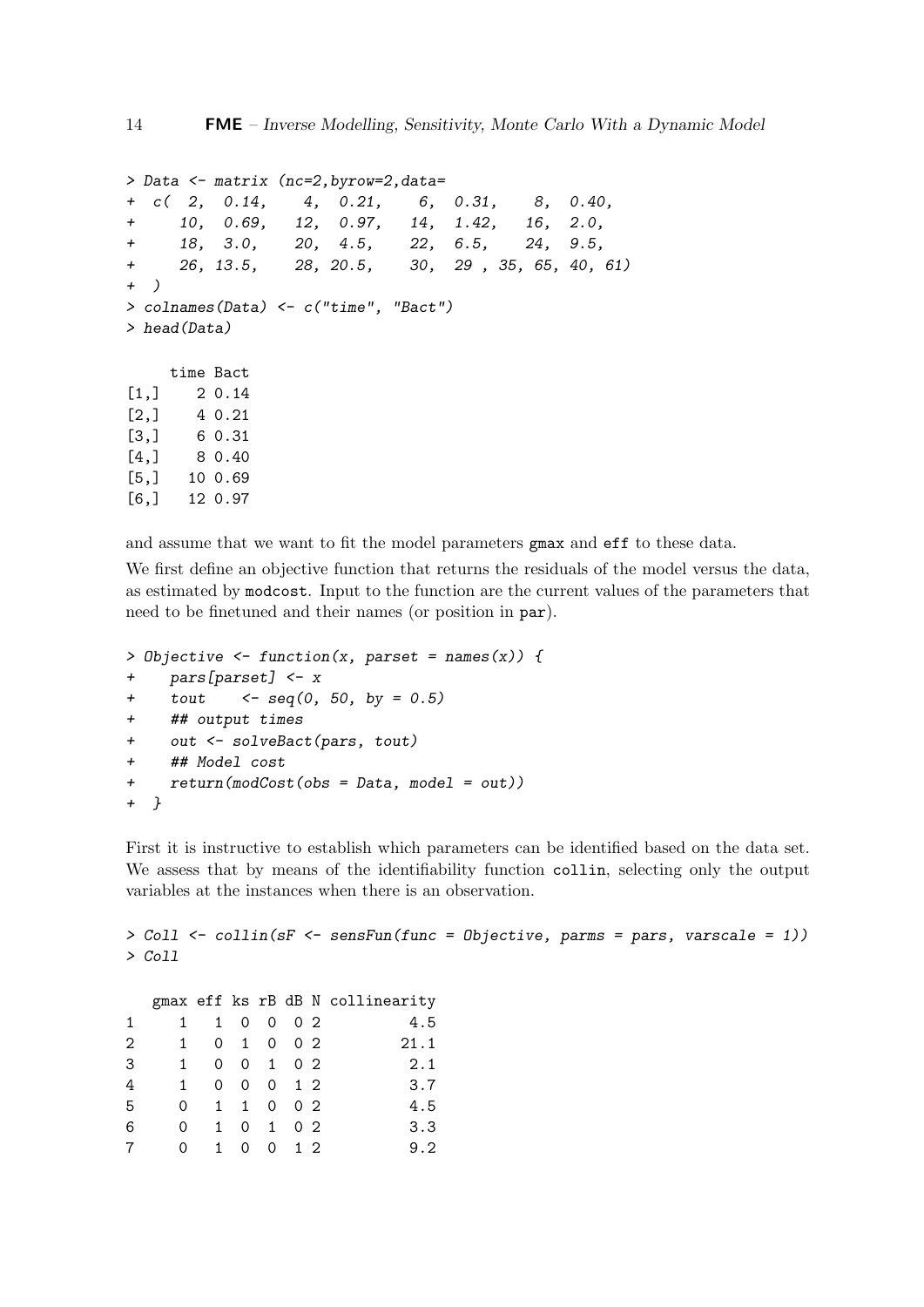

Figure 8: Collinearity analysis - see text for R-code

| 8  | 0           | 0           | 1           | 1           | 0<br>$\overline{2}$ | 2.1        |
|----|-------------|-------------|-------------|-------------|---------------------|------------|
| 9  | 0           | 0           | 1           | 0           | $1\,2$              | 3.7        |
| 10 | 0           | 0           | 0           | 1           | $\overline{2}$<br>1 | 4.5        |
| 11 | 1           | $\mathbf 1$ | $\mathbf 1$ | 0           | 3<br>0              | 21.1       |
| 12 | 1           | 1           | 0           | 1           | 3<br>0              | 10.2       |
| 13 | 1           | 1           | 0           | 0           | 3<br>1              | 10.5       |
| 14 | 1           | 0           | $\mathbf 1$ | 1           | 3<br>0              | 21.1       |
| 15 | 1           | 0           | $\mathbf 1$ | 0           | 1<br>3              | 21.1       |
| 16 | 1           | 0           | 0           | $\mathbf 1$ | 3<br>1              | 3442.5     |
| 17 | 0           | $\mathbf 1$ | 1           | 1           | 0<br>3              | 9.9        |
| 18 | 0           | 1           | 1           | 0           | 1<br>3              | 10.5       |
| 19 | 0           | 1           | 0           | 1           | 3<br>1              | 13.8       |
| 20 | 0           | 0           | 1           | 1           | 3<br>1              | 39.2       |
| 21 | $\mathbf 1$ | 1           | 1           | 1           | 0<br>4              | 21.3       |
| 22 | $\mathbf 1$ | 1           | 1           | 0           | 1<br>4              | 21.1       |
| 23 | 1           | 1           | 0           | 1           | 1<br>4              | 6465.9     |
| 24 | $\mathbf 1$ | 0           | 1           | 1           | 4<br>1              | 4198.4     |
| 25 | 0           | 1           | 1           | 1           | 1<br>4              | 40.1       |
| 26 | $\mathbf 1$ | 1           | 1           | 1           | 1<br>5              | 19403307.6 |

The larger the collinearity value, the less identifiable the parameter based on the data. In general a collinearity value less than about 20 is "identifiable". Below we plot the collinarity as a function of the number of parameters selected. We add a line at the height of 20, the critical value:

```
> plot(Col1, log = "y")> abline(h = 20, col = "red")
```
The collinearity index for parameters gmax and eff is small enough to enable estimating both parameters.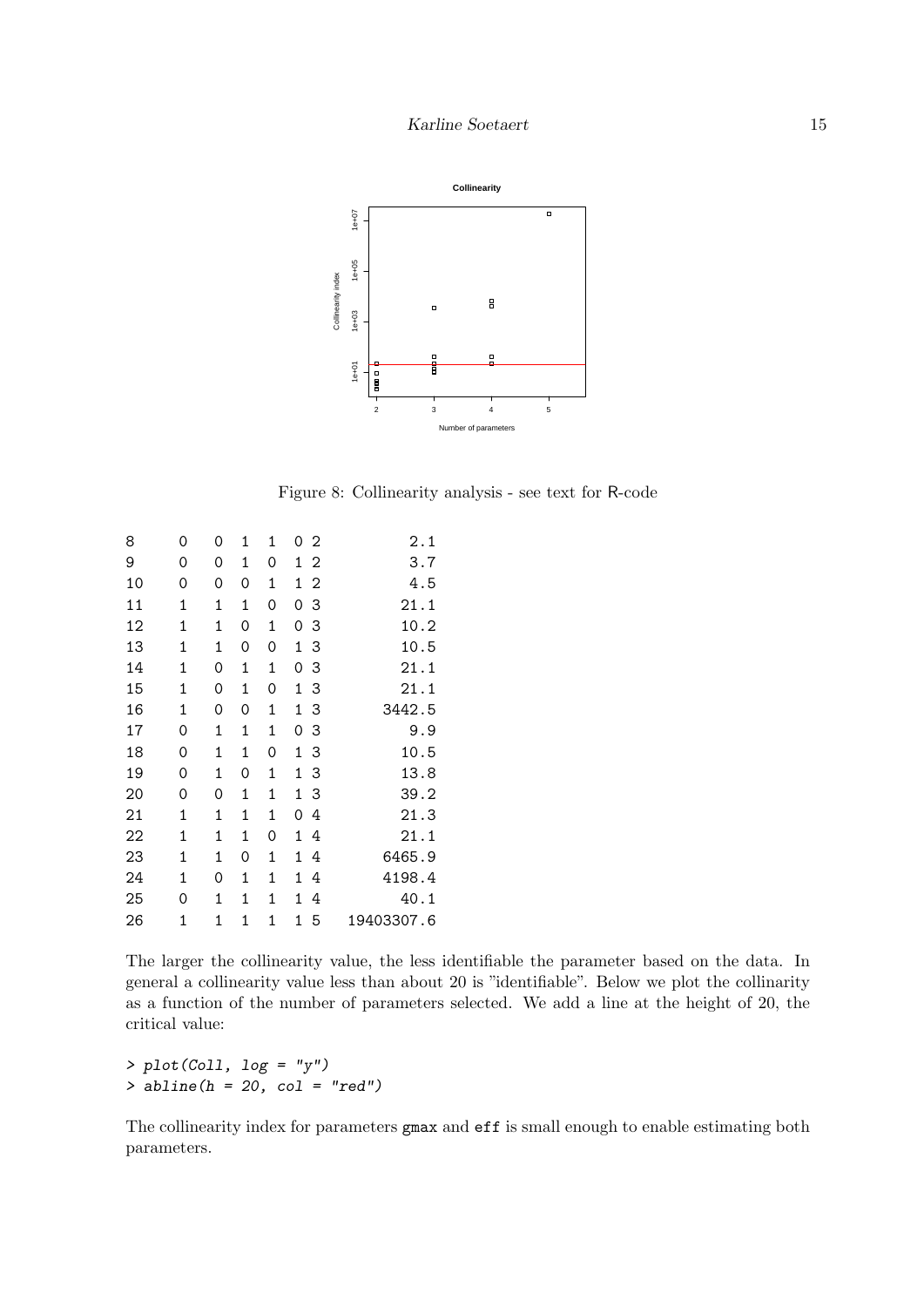```
> collin(sF,parset=1:2)
 gmax eff ks rB dB N collinearity
1 1 1 0 0 0 2 4.5
```
We now use function modFit to locate the minimum. It includes several fitting procedures; the default one is the Levenberg-Marquardt algorithm.

In the following example, parameters are constrained to be  $> 0$ 

```
> print(system.time(Fit <- modFit(p = c(gmax = 0.5, eff = 0.5),
                    f = 0bjective, lower = c(0.0, 0.0)))
  user system elapsed
  0.484 0.000 0.485
> summary(Fit)
Parameters:
     Estimate Std. Error t value Pr(>|t|)
gmax 0.3003277 0.0004744 633.1 <2e-16 ***
eff 0.7006292 0.0010819 647.6 <2e-16 ***
---
Signif. codes: 0 '***' 0.001 '**' 0.01 '*' 0.05 '.' 0.1 ' ' 1
Residual standard error: 0.1531 on 15 degrees of freedom
Parameter correlation:
       gmax eff
gmax 1.0000 -0.9151
eff -0.9151 1.0000
```
The model is run with the original and the best-fit parameters, the model cost function estimated and the model outcome compared to data.

```
> init <- solveBact(pars)
> pars[c("gmax", "eff")] <- Fit$par
> out <- solveBact(pars)
> Cost <- modCost(obs = Data, model = out)
> Cost
$model
[1] 0.3514637
$minlogp
[1] 15.79769
```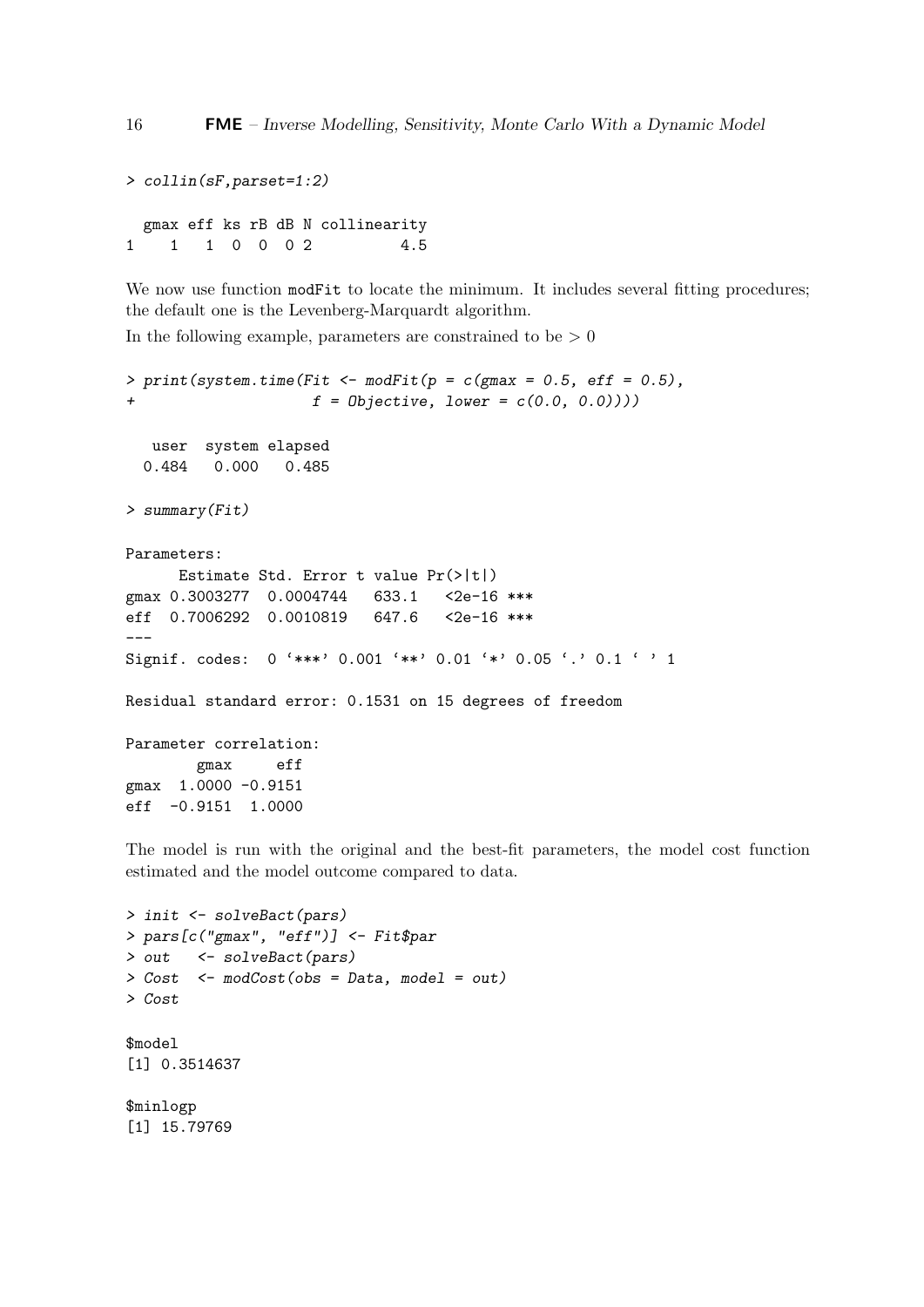|     | $\frac{1}{2}$ var                                                                |  |  |                             |  |                                                   |  |                                                                   |  |
|-----|----------------------------------------------------------------------------------|--|--|-----------------------------|--|---------------------------------------------------|--|-------------------------------------------------------------------|--|
|     |                                                                                  |  |  |                             |  | name scale N SSR.unweighted SSR.unscaled SSR      |  |                                                                   |  |
|     |                                                                                  |  |  |                             |  | 1 Bact 1 17 0.3514637 0.3514637 0.3514637         |  |                                                                   |  |
|     |                                                                                  |  |  |                             |  |                                                   |  |                                                                   |  |
|     | \$residuals                                                                      |  |  |                             |  |                                                   |  |                                                                   |  |
|     |                                                                                  |  |  |                             |  |                                                   |  | name x obs mod weight res.unweighted<br>res                       |  |
|     |                                                                                  |  |  |                             |  |                                                   |  | 1 Bact 2 0.14 0.1460459 1 0.0060458808 0.0060458808               |  |
|     |                                                                                  |  |  |                             |  |                                                   |  | 2 Bact 4 0.21 0.2132921 1 0.0032921294 0.0032921294               |  |
|     |                                                                                  |  |  |                             |  |                                                   |  | 3 Bact 6 0.31 0.3115005 1 0.0015004787 0.0015004787               |  |
|     |                                                                                  |  |  |                             |  |                                                   |  | 4 Bact 8 0.40 0.4549261 1 0.0549260940 0.0549260940               |  |
|     |                                                                                  |  |  |                             |  |                                                   |  | 5 Bact 10 0.69 0.6643861 1 -0.0256139222 -0.0256139222            |  |
|     |                                                                                  |  |  |                             |  |                                                   |  | 6 Bact 12 0.97 0.9702790 1 0.0002789821 0.0002789821              |  |
|     |                                                                                  |  |  |                             |  |                                                   |  | 7 Bact 14 1.42 1.4169922 1 -0.0030078355 -0.0030078355            |  |
|     |                                                                                  |  |  |                             |  |                                                   |  | 8 Bact 16 2.00 2.0693334 1 0.0693333545 0.0693333545              |  |
|     |                                                                                  |  |  |                             |  |                                                   |  | 9 Bact 18 3.00 3.0219120 1 0.0219119828 0.0219119828              |  |
|     |                                                                                  |  |  | 10 Bact 20 4.50 4.4128138   |  |                                                   |  | 1 -0.0871862027 -0.0871862027                                     |  |
|     |                                                                                  |  |  | 11 Bact 22 6.50 6.4435103   |  |                                                   |  | 1 -0.0564896586 -0.0564896586                                     |  |
|     |                                                                                  |  |  | 12 Bact 24 9.50 9.4077850   |  |                                                   |  | 1 -0.0922149567 -0.0922149567                                     |  |
|     |                                                                                  |  |  | 13 Bact 26 13.50 13.7335831 |  |                                                   |  | 1 0.2335831440 0.2335831440                                       |  |
|     |                                                                                  |  |  |                             |  |                                                   |  | 14 Bact 28 20.50 20.0429738 1 -0.4570261992 -0.4570261992         |  |
|     |                                                                                  |  |  |                             |  |                                                   |  | 15 Bact 30 29.00 29.2356341 1 0.2356341099 0.2356341099           |  |
|     |                                                                                  |  |  |                             |  |                                                   |  | 16 Bact 35 65.00 65.0449092 1 0.0449092090 0.0449092090           |  |
|     |                                                                                  |  |  |                             |  |                                                   |  | 17 Bact 40 61.00 60.9533704 1 -0.0466295997 -0.0466295997         |  |
|     |                                                                                  |  |  |                             |  |                                                   |  |                                                                   |  |
|     | attr(,"class")                                                                   |  |  |                             |  |                                                   |  |                                                                   |  |
|     | [1] "modCost"                                                                    |  |  |                             |  |                                                   |  |                                                                   |  |
|     |                                                                                  |  |  |                             |  |                                                   |  |                                                                   |  |
|     |                                                                                  |  |  |                             |  |                                                   |  | > plot(out, init, xlab = "time, hour", ylab = "molC/m3", lwd = 2, |  |
| $+$ |                                                                                  |  |  |                             |  | $obs = Data$ , $obspar = list(cex = 2, pch = 18)$ |  |                                                                   |  |
|     | > legend ("bottomright", lwd = 2, col = 1:2, lty = 1:2, c("fitted", "original")) |  |  |                             |  |                                                   |  |                                                                   |  |

Finally, model residuals are plotted:

```
> plot(Cost, xlab = "time", ylab = "", main = "residuals")
```
# 7. Markov chain Monte Carlo

We can use the results of the fit to run a MCMC [\(Gelman, Varlin, Stern, and Rubin](#page-25-7) [2004\)](#page-25-7). Function modMCMC implements the delayed rejection (DR) adaptive Metropolis (AM) algorithm [\(Haario](#page-25-6) et al. [2006\)](#page-25-6).

The summary method of the best fit returns several useful values:

• The model variance modVariance is used as the initial model error variance (var0) in the MCMC. In each MCMC step, 1/model variance is drawn from a gamma function with parameters rate and shape, calculated as: shape =  $0.5*N * (1 + pvar0)$ , and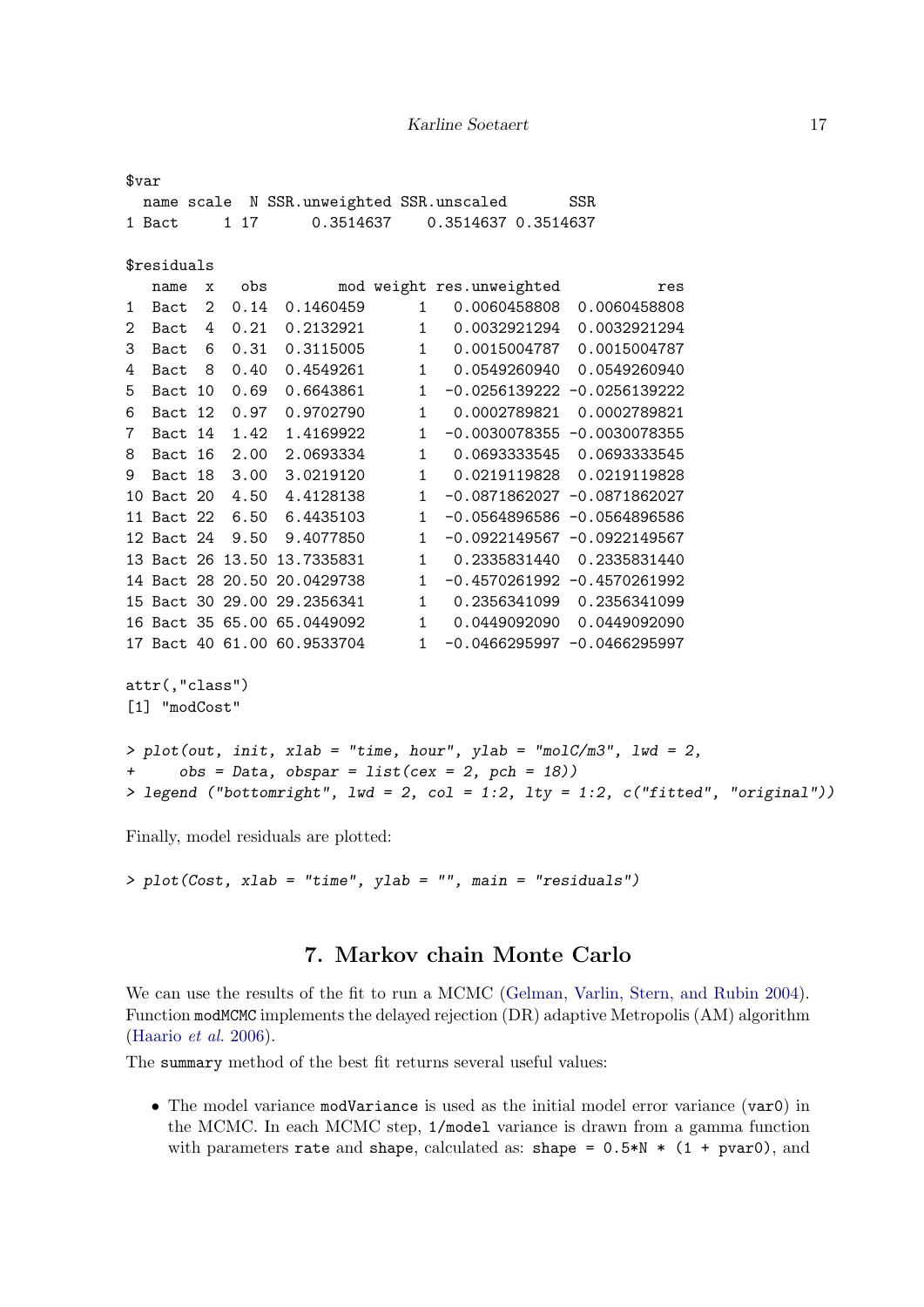

Figure 9: Fitting the model to data - see text for R-code



Figure 10: Model-data residuals - see text for R-code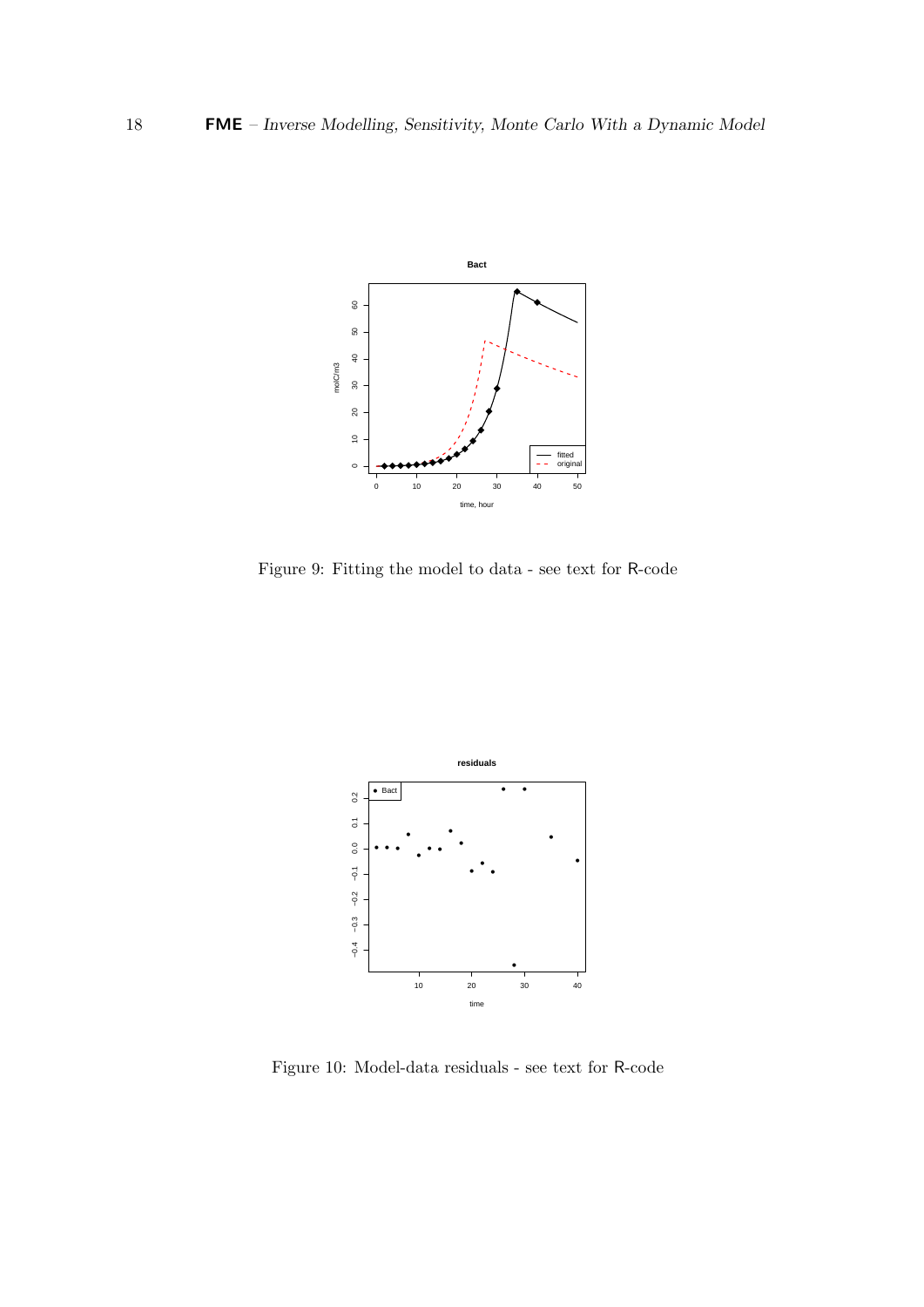rate =  $0.5 *$  (pvar0\*N\*var0 + SS)) and where SS is the current sum of squared residals, N is the number of data points and pVar0 is a weighing parameter, argument of function modMCMC.

- The best-fit parameters are used as initial parameter values for the MCMC (p).
- The parameter covariance returned by the summary method, scaled with  $2.4^2/length(p)$ , gives a suitable covariance matrix, for generating new parameter values (jump).

```
> SF<-summary(Fit)
> SF
Parameters:
     Estimate Std. Error t value Pr(>|t|)
gmax 0.3003277 0.0004744 633.1 <2e-16 ***
eff 0.7006292 0.0010819 647.6 <2e-16 ***
---
Signif. codes: 0 '***' 0.001 '**' 0.01 '*' 0.05 '.' 0.1 ' ' 1
Residual standard error: 0.1531 on 15 degrees of freedom
Parameter correlation:
       gmax eff
gmax 1.0000 -0.9151
eff -0.9151 1.0000
> SF[]
$residuals
        Bact Bact Bact Bact Bact Bact
0.0060458808 0.0032921294 0.0015004787 0.0549260940 -0.0256139222
        Bact Bact Bact Bact Bact Bact
0.0002789821 -0.0030078355 0.0693333545 0.0219119828 -0.0871862027
        Bact Bact Bact Bact Bact Bact
-0.0564896586 -0.0922149567 0.2335831440 -0.4570261992 0.2356341099
       Bact Bact
0.0449092090 -0.0466295997
$residualVariance
[1] 0.02343091
$sigma
[1] 0.1530716
$modVariance
[1] 0.02067434
```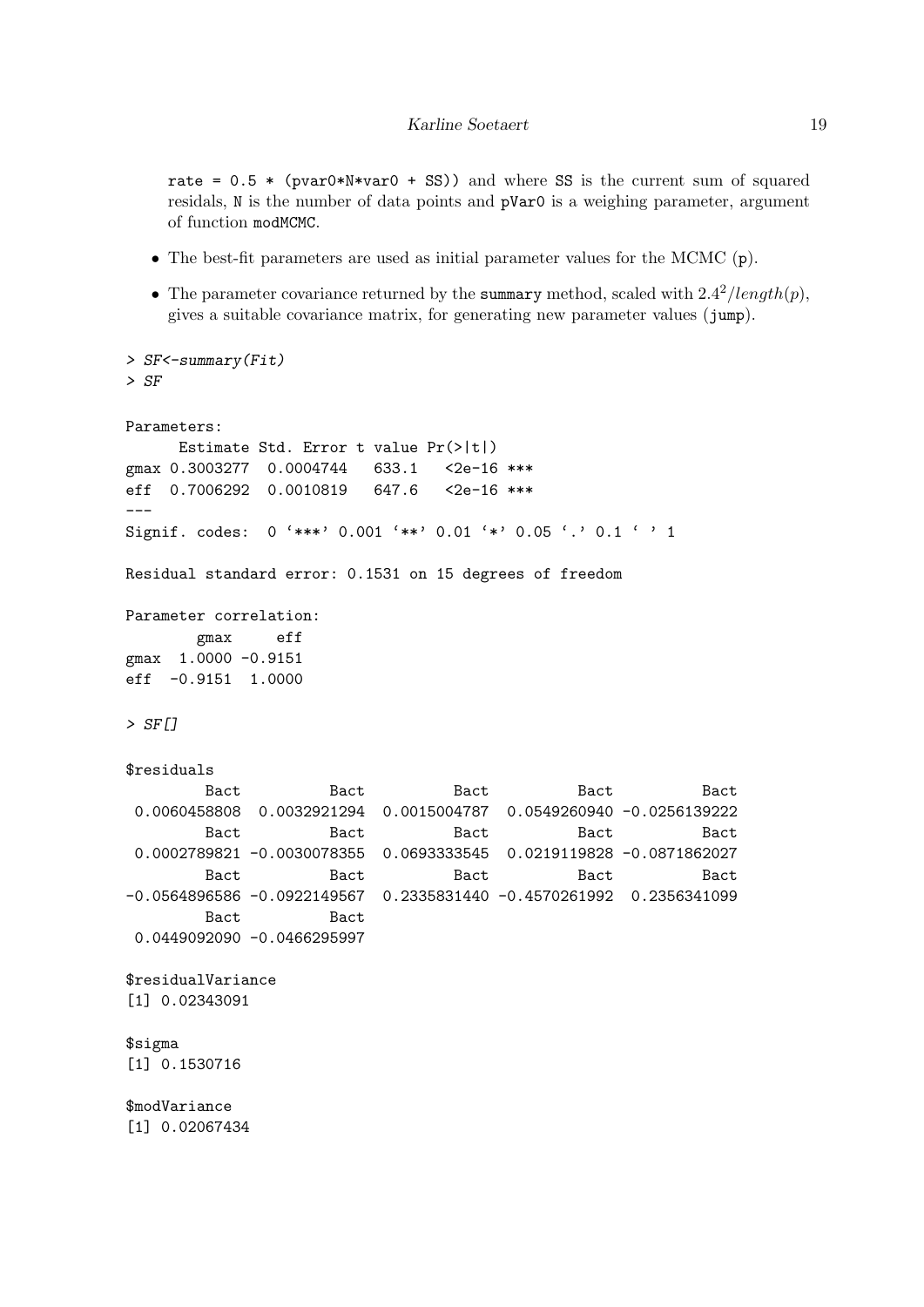```
$df
[1] 2 15
$cov.unscaled
             gmax eff
gmax 9.604612e-06 -2.004621e-05
eff -2.004621e-05 4.995866e-05
$cov.scaled
             gmax eff
gmax 2.250448e-07 -4.697011e-07
eff -4.697011e-07 1.170577e-06
$info
[1] 1
$niter
[1] 7
$stopmess
[1] "ok"
$par
     Estimate Std. Error t value Pr(>|t|)
gmax 0.3003277 0.0004743889 633.0833 1.274438e-34
eff 0.7006292 0.0010819321 647.5722 9.076393e-35
> Var0 <- SF$modVariance
> covIni <- SF$cov.scaled *2.4^2/2
> MCMC <- modMCMC(p = coef(Fit), f = Objective, jump = covIni,
\frac{1}{1} var0 = Var0, wvar0 = 1)
number of accepted runs: 350 out of 1000 (35%)
```
The plot method shows the trace of the parameters and, in Full is TRUE, also the model function.

> plot(MCMC, Full = TRUE)

The pairs method plots both parameters as a function of one another:

> pairs(MCMC)

The MCMC output can be used in the functions from the coda package:

> MC <- as.mcmc(MCMC\$pars)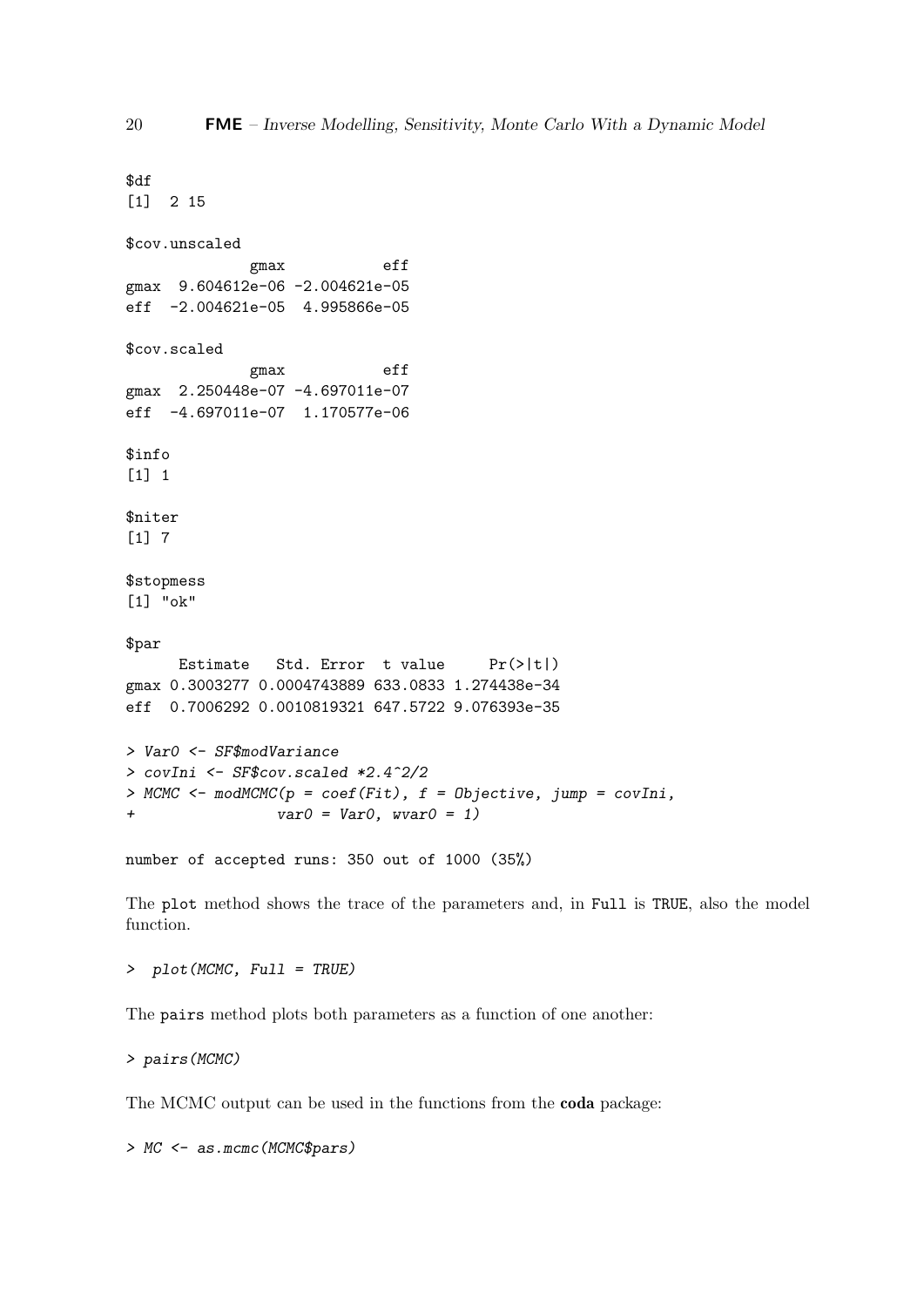

Figure 11: MCMC parameter values per iteration - see text for R-code



Figure 12: Pairs plot of MCMC results. See text for R-code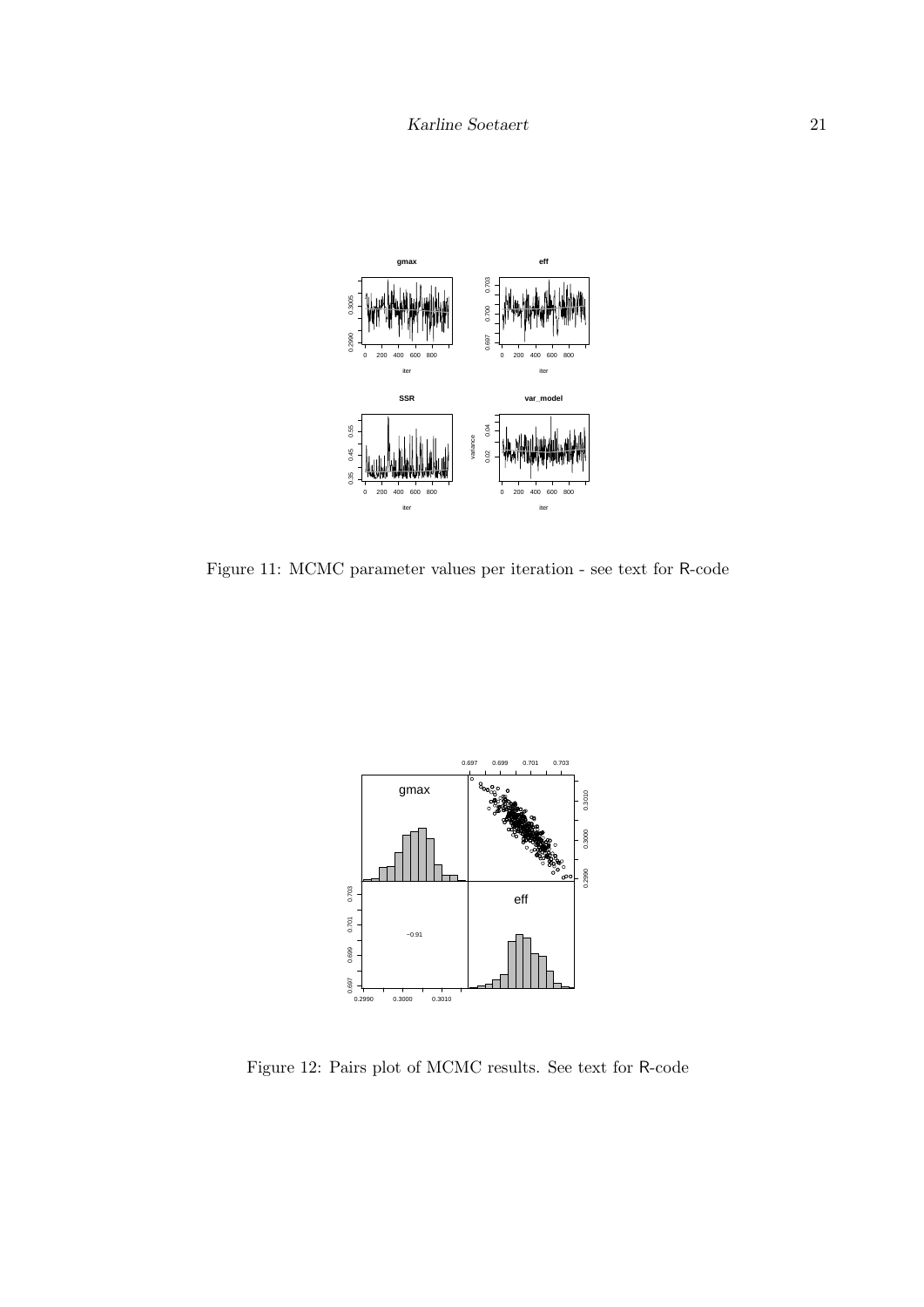

Figure 13: cumulative quantile plot from the MCMC run as from package coda - see text for R-code

#### > cumuplot(MC)

Finally, we compare the covariances based on generated parameters with the ones from the fit:

> cov(MCMC\$pars)

gmax eff gmax 1.853814e-07 -3.950395e-07 eff -3.950395e-07 1.019139e-06

> covIni

gmax eff gmax 6.481291e-07 -1.352739e-06 eff -1.352739e-06 3.371262e-06

# 8. Distributions

Parameter values can be generated according to 4 different distributions: Grid, Uniform, Normal, Latinhyper:

```
> par(mfrow = c(2, 2))> Minmax \leftarrow data.frame(min = c(1, 2), max = c(2, 3))
> rownames(Minmax) <- c("par1", "par2")
> Mean <- c(par1 = 1.5, par2 = 2.5)
> Covar \le matrix(nr = 2, data = c(2, 2, 2, 3))
```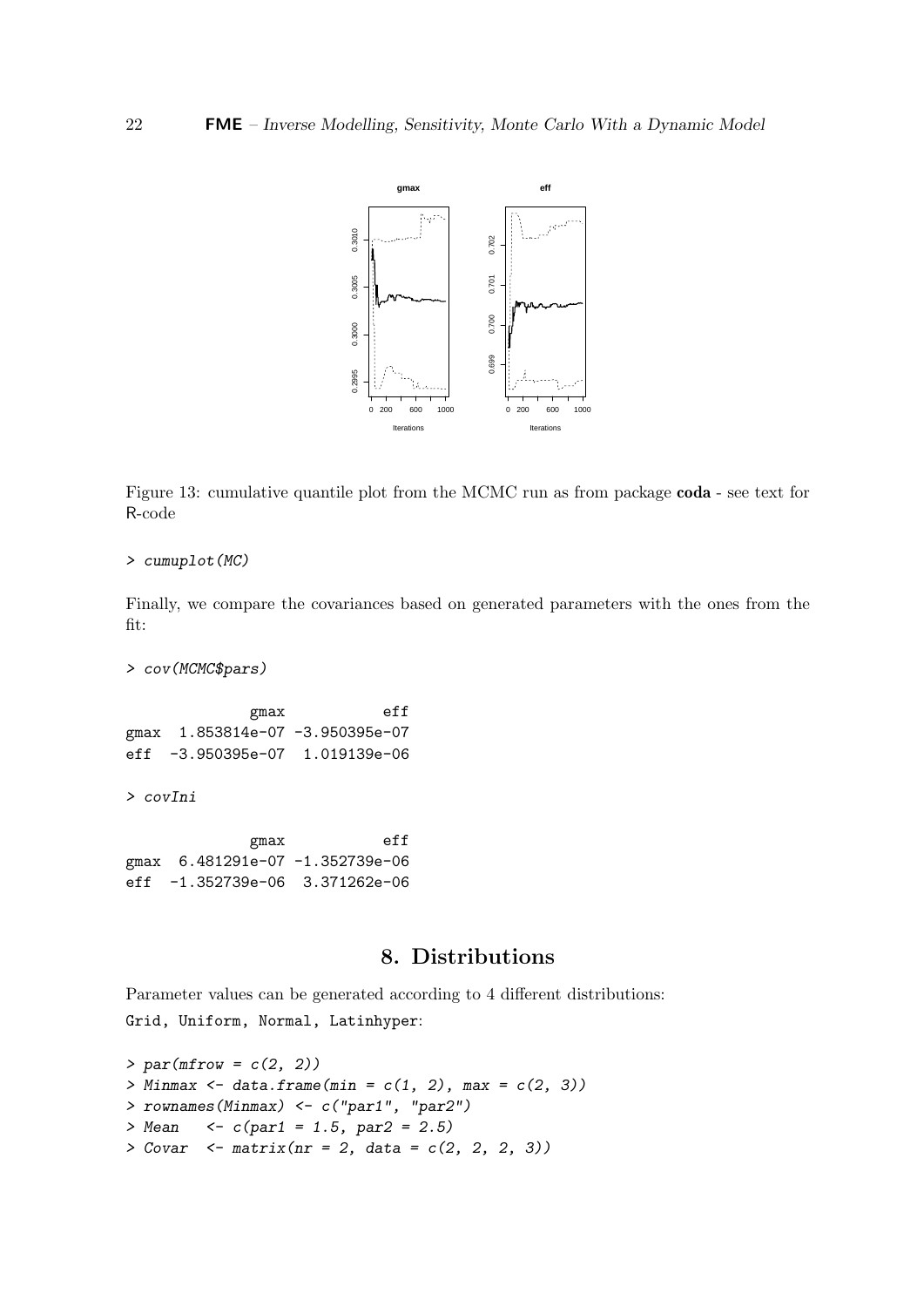

Figure 14: distributions

```
> plot(Unif(Minmax, 100), main = "Unif", xlim = c(1, 2), ylim = c(2, 3))
> plot(Grid(Minmax, 100), main = "Grid", xlim = c(1, 2), ylim = c(2, 3))> plot(Latinhyper(Minmax, 5), main = "Latin hypercube", xlim = c(1, 2),+ ylim = c(2, 3)> grid()
> plot(Norm(parMean = Mean, parCovar = Covar, num = 1000),
     main = "multi normal")
```
# 9. Examples

Several examples are present in subdirectory examples of the package. They include, a.o.:

• BODO2\_FME.R, a 1-D model of oxygen dynamics in a river. This model consists of two coupled partial differential equations, which are solved to steady-state.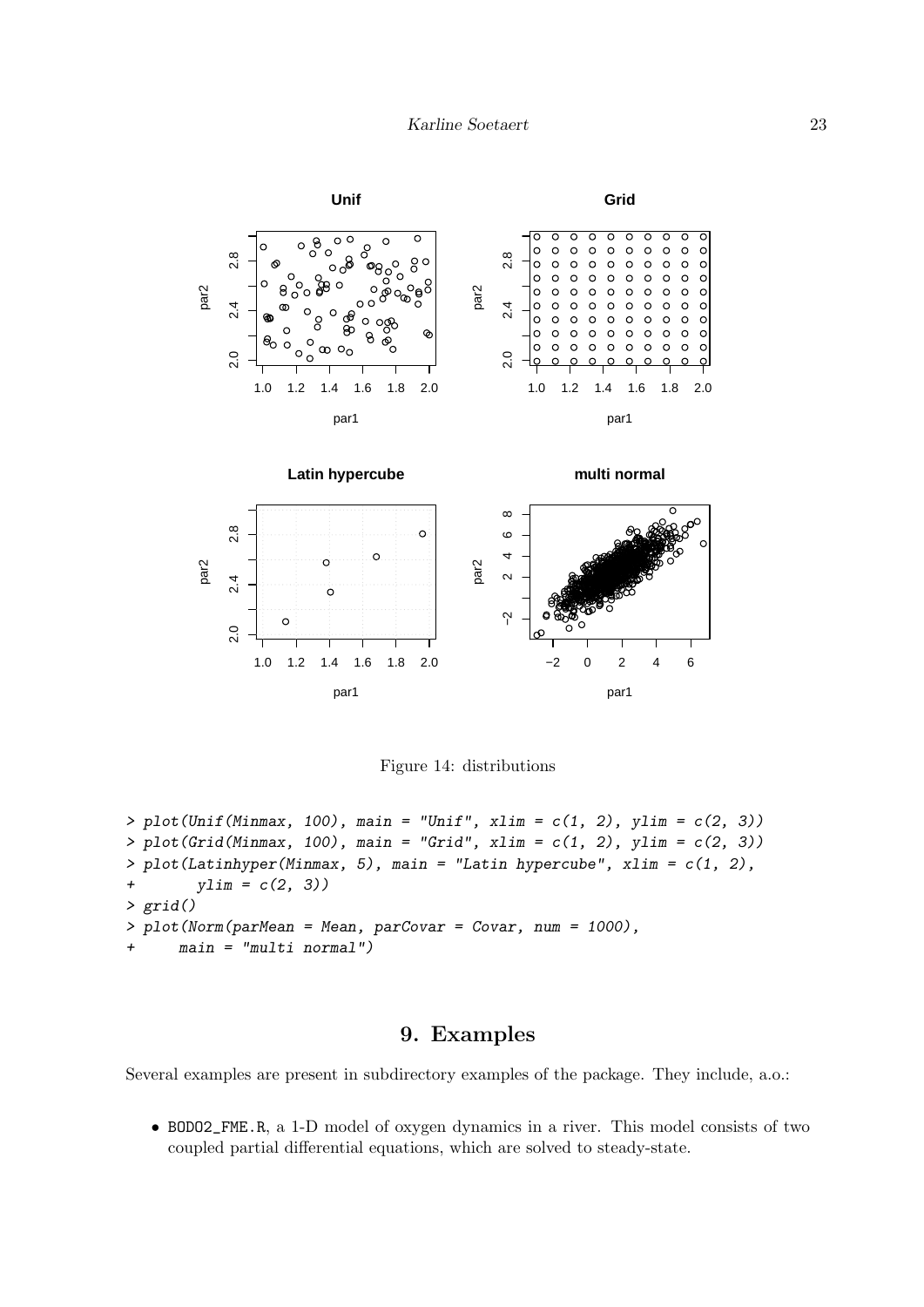#### 24 FME – Inverse Modelling, Sensitivity, Monte Carlo With a Dynamic Model

- ccl4model\_FME.R. Here the functions are applied to "ccl4model", one of the models included in package deSolve . This is a model that has been written in FORTRAN.
- Omexdia\_FME.R. Here the functions are applied to a model implemented in simecol, an object-oriented framework for ecological modeling [\(Petzoldt and Rinke](#page-25-8) [2007\)](#page-25-8), more specifically in package simecolModels [\(Petzoldt and Soetaert](#page-25-9) [2008\)](#page-25-9). The omexdia model is a 1-D diagenetic model.
- O2profile\_FME.R. This contains a simple model of oxygen, diffusing along a spatial gradient, with imposed upper and lower boundary concentration

# 10. Finally

This vignette is made with Sweave [\(Leisch](#page-25-10) [2002\)](#page-25-10).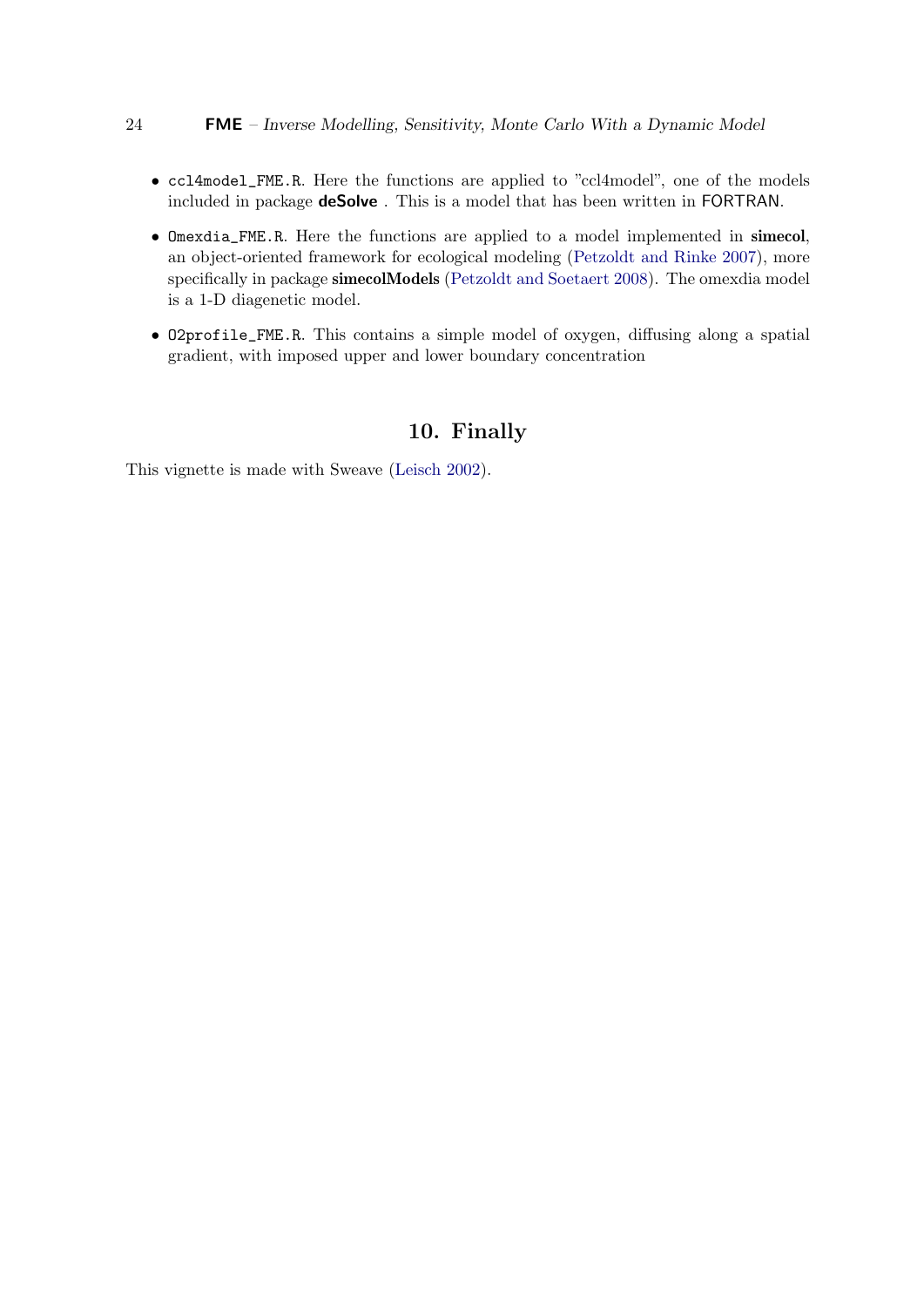| Table 1: Summary of the functions in package FME |
|--------------------------------------------------|
| Dogointion                                       |

| Function         | Description                                                      |
|------------------|------------------------------------------------------------------|
| sensFun          | Sensitivity functions                                            |
| sensRange        | Sensitivity ranges                                               |
| modCost          | Estimates cost functions                                         |
| modFit           | Fits a model to data                                             |
| modMCMC          | Runs a Markov chain Monte Carlo                                  |
| collin           | Estimates collinearity based on sensitivity functions            |
| Grid, Norm,      |                                                                  |
| Unif, Latinhyper | Generates parameter sets based on grid, normal, uniform or latin |
|                  | hypercube design                                                 |

|               |           | Table 2: Summary of the methods in package F ME              |
|---------------|-----------|--------------------------------------------------------------|
| Method        | Function  | Description                                                  |
| summary       | modFit    | Summary statistics, including parameter std deviations, sig- |
|               |           | nificance, parameter correlation                             |
| deviance      | modFit    | Model deviance (sum of squared residuals)                    |
| coef          | modFit    | Values of fitted parameters                                  |
| residuals     | modFit    | Residuals of model and data                                  |
| df.residual   | modFit    | Degrees of freedom                                           |
| plot          | modFit    | Plots results of the fitting                                 |
| print.summary | modFit    | Printout of model summary                                    |
| plot          | modCost   | Plots model-data residuals                                   |
| summary       | modMCMC   | Summary statistics of sampled parameters                     |
| plot          | modMCMC   | Plots all sampled parameters                                 |
| pairs         | modMCMC   | Pairwise plots all sampled parameters                        |
| hist          | modMCMC   | Histogram of all sampled parameters                          |
| summary       | modCRL    | Summary statistics of monte carlo variables                  |
| plot          | modCRL    | Plots Monte Carlo variables                                  |
| pairs         | modCRL    | Pairwise plots of Monte Carlo variables                      |
| hist          | modCRL    | Histogram of Monte Carlo variables                           |
| summary       | sensFun   | Summary statistics of sensitivity functions                  |
| plot          | sensFun   | Plots sensitivity functions                                  |
| pairs         | sensFun   | Pairwise plots of sensitivity functions                      |
| print.summary | sensFun   | Prints summary of sensitivity functions                      |
| plot.summary  | sensFun   | Plots summary of sensitivity functions                       |
| summary       | sensRange | Summary statistics of sensitivity range                      |
| plot          | sensRange | Plots sensitivity ranges                                     |
| plot.summary  | sensRange | Plots summary of sensitivity ranges                          |
| print         | collin    | Prints collinearity results                                  |
| plot          | collin    | Plots collinearity results                                   |

Table 2: Summary of the methods in package FME